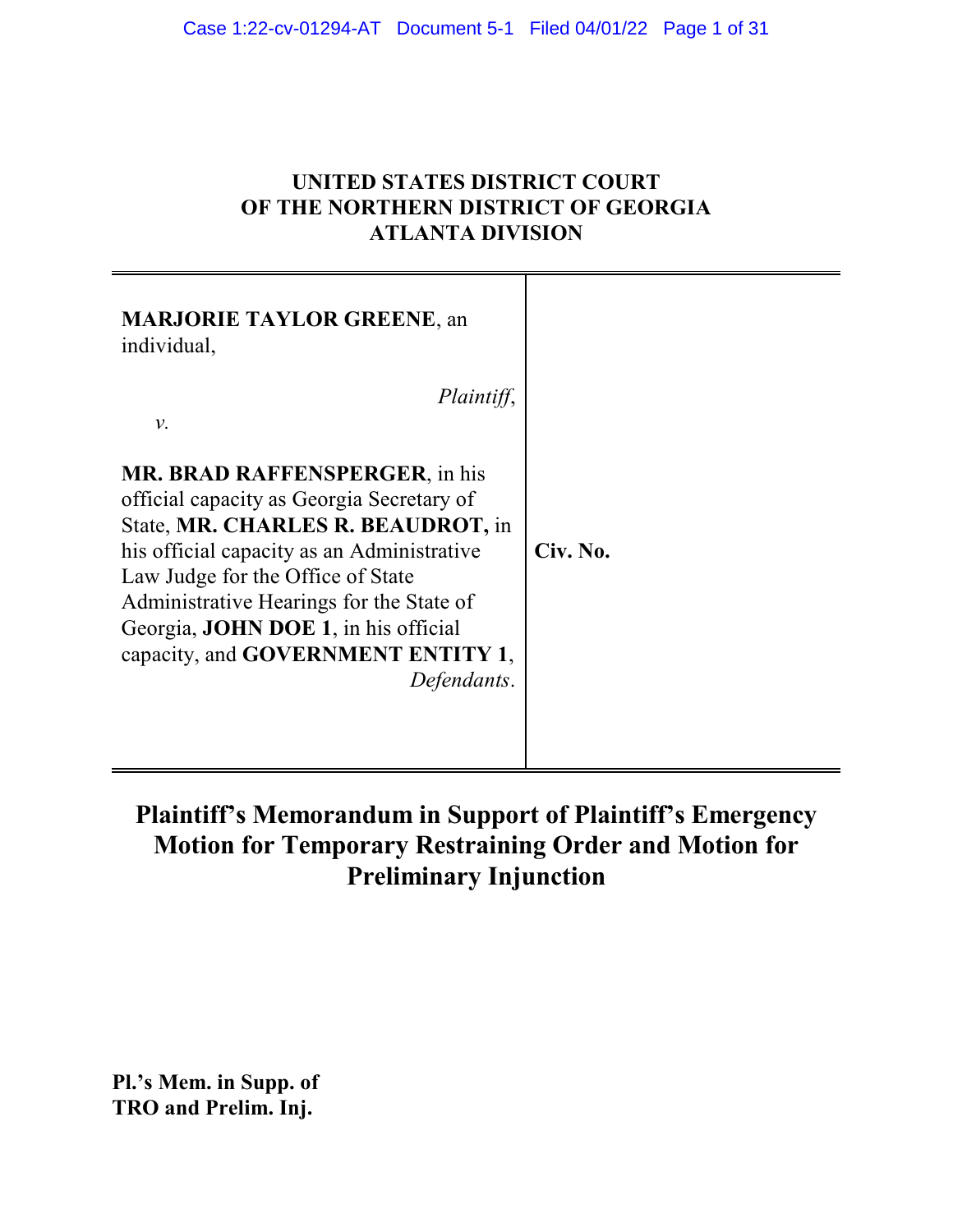## **Summary of the Nature of the Case**

The fundamental right of an individual to run for political office; to not be subject to an unjustified investigation and a requirement to "prove" her innocence; the proper role of Congress and the States in determining the qualifications of a Member of Congress; and, ultimately, whether state bureaucrats or voters will determine who is elected to Congress are at stake in this litigation.

Plaintiff Rep. Marjorie Taylor Greene ("**Rep. Greene**") currently serves as a Member of the U.S. House of Representatives, for Georgia's 14th congressional district and is running for re-election. Several Challengers filed a Challenge with the Georgia Secretary of State ("**SOS**") against Rep. Greene. The Greene Challenge alleges that Rep. Greene "does not meet the federal constitutional requirements for a Member of the U.S. House of Representatives and is therefore ineligible to be a candidate for such office." The Greene Challenge was based upon claims that Rep. Greene "aided and engaged in insurrection to obstruct the peaceful transfer of presidential power, disqualifying her from serving as a Member of Congress under Section 3 of the 14th Amendment and rendering her ineligible under state and federal law to be a candidate for such office."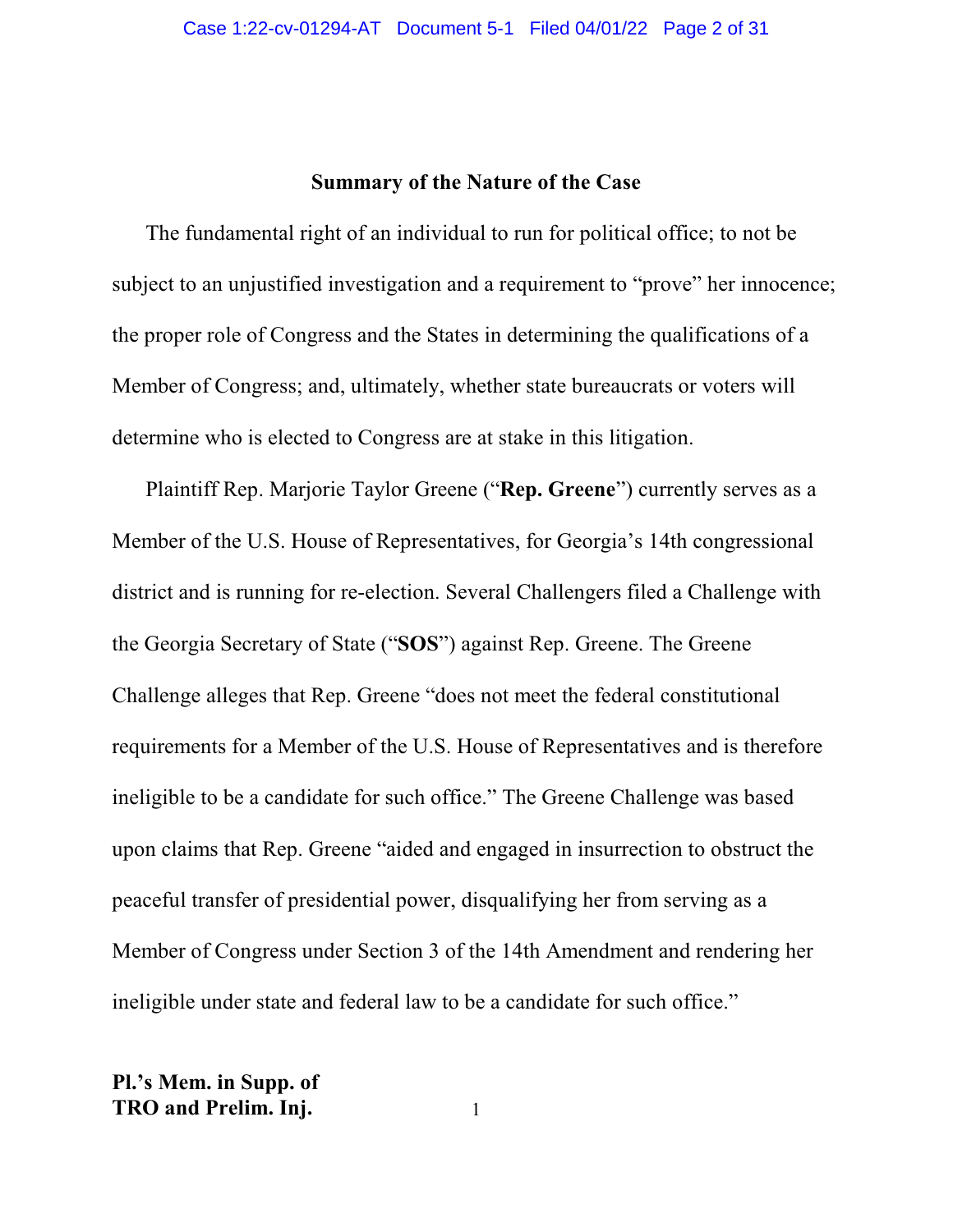Rep. Greene vigorously denies that she aided and engaged in insurrection to obstruct the peaceful transfer of presidential power, but this litigation is not based on Rep. Greene's factual defenses. Instead, this matter is before the court based upon various constitutional challenges to the Georgia Challenge Statute itself.

The Challenge Statute's provision violates Rep. Greene's First Amendment rights by allowing a Challenge to Rep. Greene's "qualifications" to be a Candidate for Congress to be based upon only a written statement detailing the "reasons why the elector believes the candidate is not qualified."

Furthermore, based only on this "belief," the Challenge Statute shifts the burden of proof to Rep. Greene to prove a negative (i.e., that she did not engage in insurrection). This provision violates the Due Process Clause of the Fourteenth Amendment.

The Challenge Statute usurps Congress' constitutional responsibilities to determine the qualifications of its Members and thus violates Article 1, § 5 of the U.S. Constitution.

Finally, Congress used its constitutionally specified authority to remove the political disability found in Section Three of the Fourteenth Amendment from any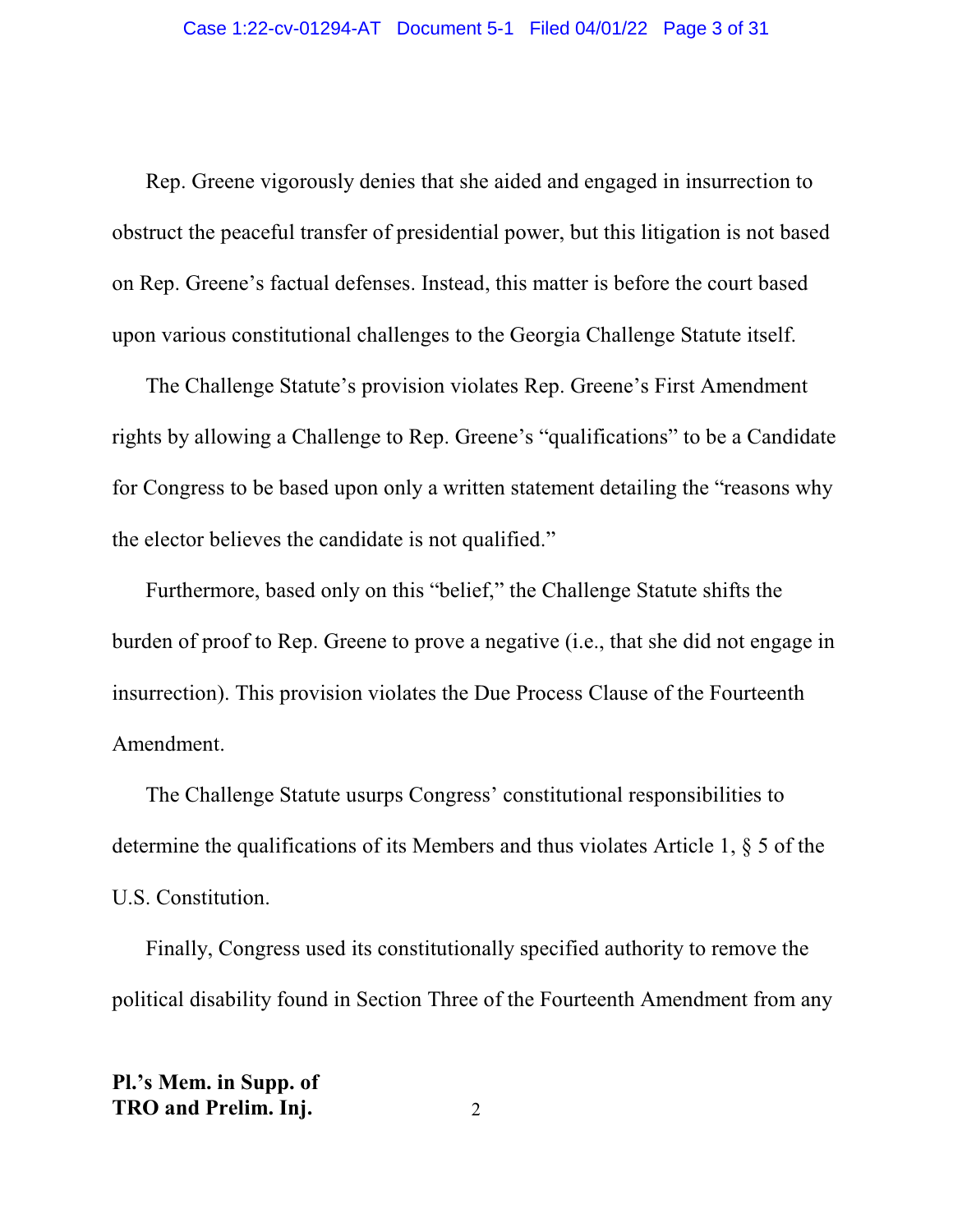Representative other than those who served during the 36th and 37th Congresses. Rep. Greene is a Member of the 117th Session of Congress, so the 1872 Act removed any disability under Section Three from Rep. Greene, so the Challenge Statute is prohibited by federal law.

Because Rep. Greene is likely to succeed on the merits of her constitutional and federal law claims; she would be irreparably harmed by the unconstitutional and unlawful enforcement of the Challenge Statute; the balance of harms favors Rep. Greene; and the public interest is served by enjoining unconstitutional statutes, this Court should enjoin the Secretary of State from enforcing the Challenge Statute.

### **Statement of Facts**

### **Challenge Statute**

Under Georgia law, any elector ("**Challenger**") who is eligible to vote for a Candidate may "challenge the qualifications of the candidate by filing a written complaint with the Secretary of State giving the reasons why the elector believes the candidate is not qualified to seek and hold the public office for which she or she is offering."("**Challenge**") O.C.G.A. § 21-2-5(b). A Challenge must be filed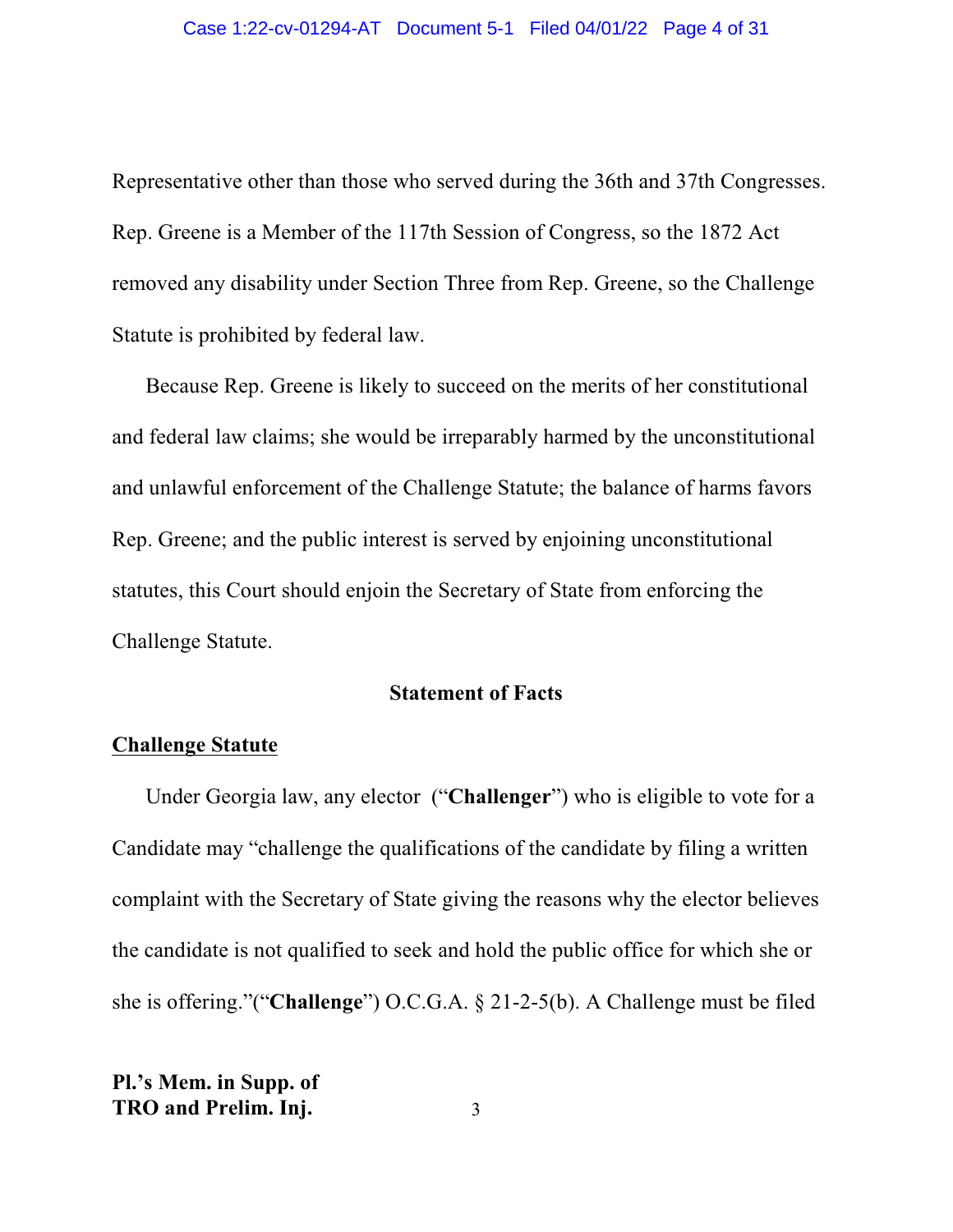with the Secretary of State within two weeks after the deadline set for candidates to qualify. *Id.* The Challenger must file a "written complaint with the Secretary of State giving the reasons why the [Challenger] believes the candidate is not qualified to seek and hold the public office for which she or she is offering. *Id.*

#### **Challenge Process**

## **A. Notification and Request for Hearing**

Once a Challenger files a Challenge under Georgia law, the Secretary of State must "notify the candidate in writing that her or her qualifications are being challenged and the reasons therefor and shall advise the candidate that she or she is requesting a hearing on the matter" before an administrative law judge ("**ALJ**") at the Office of State Administrative Hearings ("**OSAH**"). *Id.* ("**Challenge Hearing**"). Service of this notice must be by first class mail, fax, e-mail, or personal delivery. Ga. Comp. R. & Regs. 616-1-2-.11 Service by mail shall be complete upon mailing by first class mail, with proper postage attached. *Id.*

### **B. Conduct of OSAH hearing and burden of proof**

The Challenge Hearing before the ALJ will be conducted according to Georgia's Administrative Procedure for the OSAH and according to rules and regulations promulgated under that procedure. Ga. Code Ann. tit. 50, Ch. 13, art. 2, *et seq*.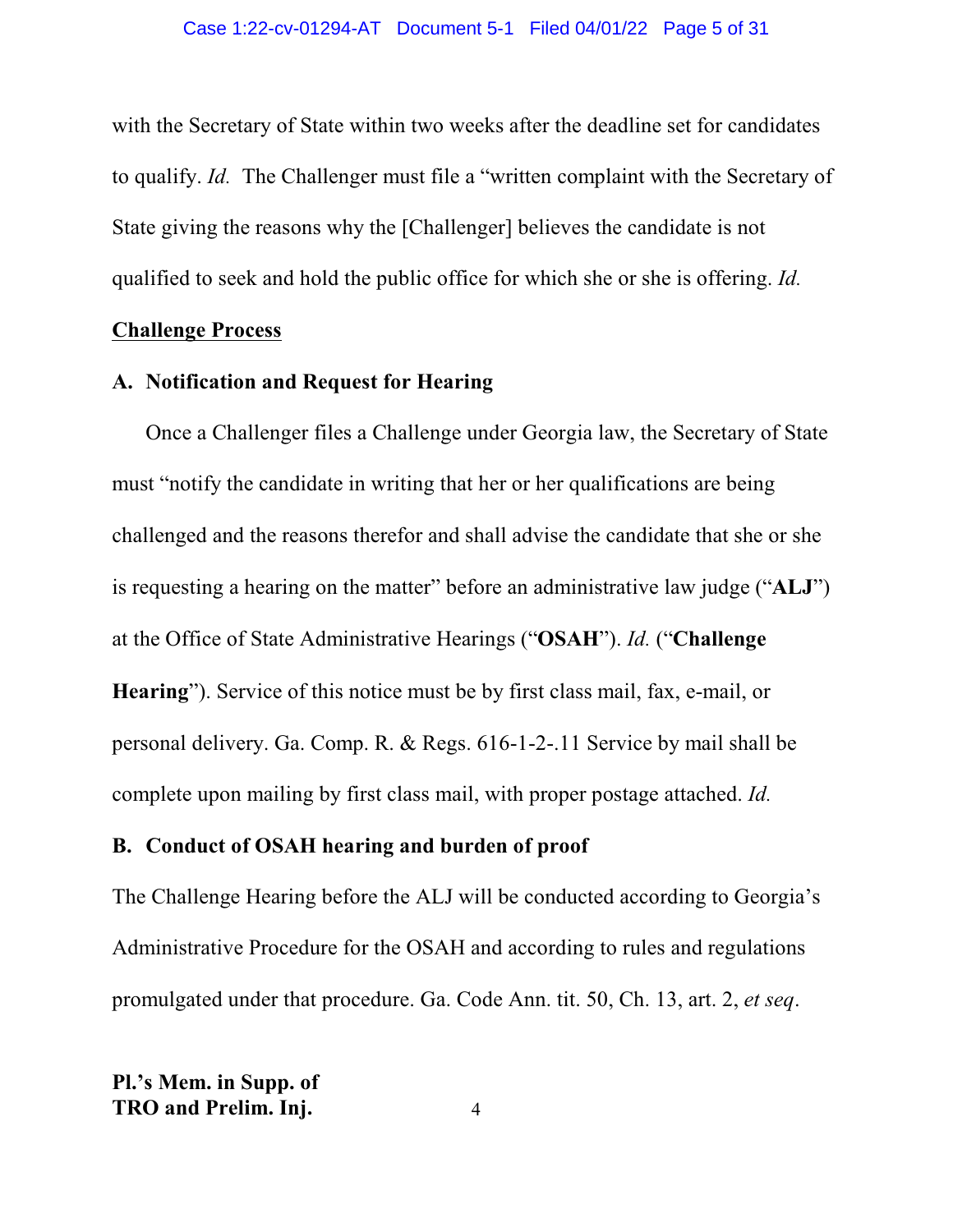The ALJ for the OSAH has the power to:

- administer oaths and affirmations;
- sign and issue subpoenas;
- rule upon offers of proof;
- regulate the course of the hearing;
- set the time and place for continued hearings;
- fix the time for filing briefs;
- dispose of motions to dismiss for lack of agency jurisdiction over the subject matter or parties or for any other ground;
- dispose of motions to amend or to intervene;
- provide for the taking of testimony by deposition or interrogatory;
- reprimand or exclude from the hearing any person for any indecorous or improper conduct committed in the presence of the agency or the hearing officer;
- impose civil penalties; and
- "shall have all the powers of the ultimate decision maker in the agency with respect to a contested case."

## O.C.G.A.  $\S$  50-13-41(a)(2), (b).

In the Challenge Hearing, the "entire burden" is placed upon the Candidate "to affirmatively establish her eligibility for office." *Haynes v. Wells*, 273 Ga. 106, 108-09 (2000). Within 30 days after the close of the record, the ALJ "shall issue a decision to all parties in the case." O.C.G.A. § 50-13-41(c). The ALJ's decision must "contain findings of fact, conclusions of law, and a disposition of the case." *Id.*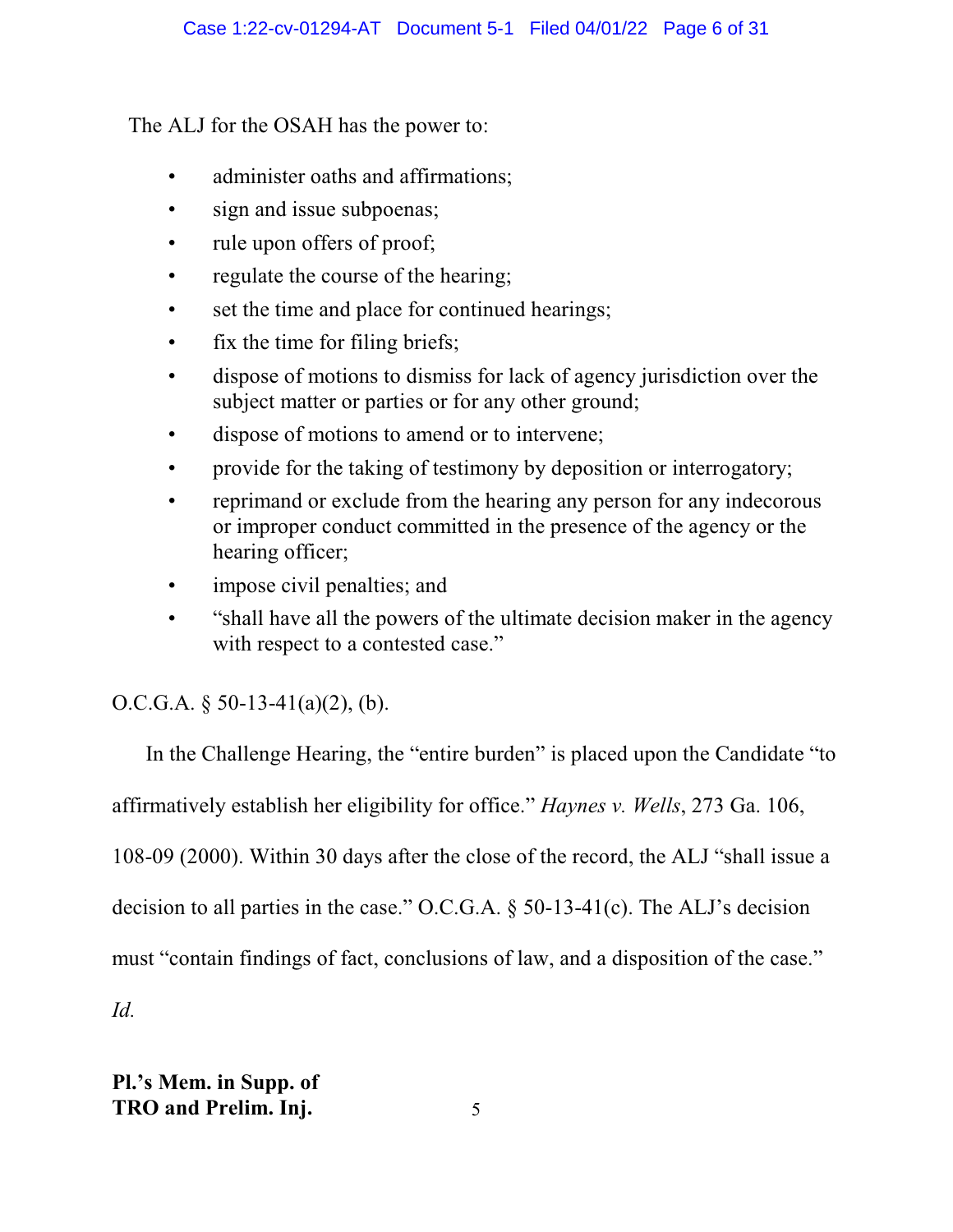## **C. Secretary of State Review and Decision**

After the ALJ issues a decision on the Challenge, the Secretary of State will review this decision—treating it as an initial decision under Georgia law. *Id.* at  $(d)(2)$ . On review, the reviewing agency shall consider the whole record or such portions of it as may be cited by the parties. When reviewing the ALJ's initial decision, the Secretary of State "shall give due regard to the [ALJ's] opportunity to observe witnesses. If the [Secretary of State] rejects or modifies a proposed finding of fact or a proposed decision, it shall give reasons for doing so in writing in the form of findings of fact and conclusions of law." *Id.*

The Secretary of State has 30 days following the entry of the decision by the ALJ to "reject or modify such decision." *Id.* (d)(3). If the Secretary of State does not reject or modify the ALJ's decision within that 30 day period, the ALJ's decision is affirmed by operation of law. *Id.* Based upon the consideration of the ALJ's initial decision, the Secretary of State "shall determine if the candidate is qualified to seek and hold the public office for which such candidate is offering." O.C.G.A. § 21-2-5(c).

## **D. Effect of Secretary of State Disqualification**

If the Secretary of State determines the Candidate is not qualified, she "shall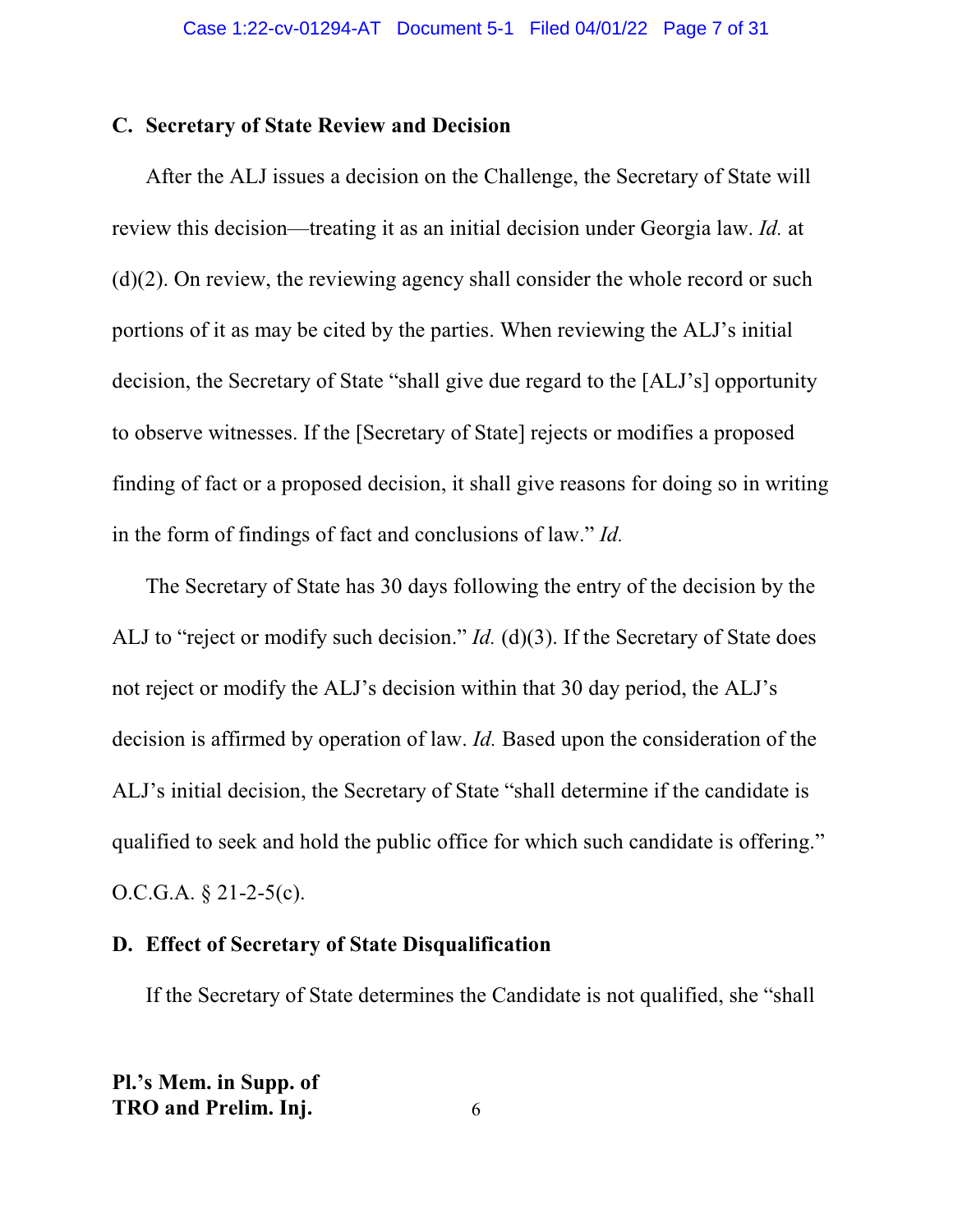#### Case 1:22-cv-01294-AT Document 5-1 Filed 04/01/22 Page 8 of 31

withhold the name of the candidate from the ballot or strike such candidate's name from the ballot if the ballots have been printed. If there is insufficient time to strike the candidate's name or reprint the ballots, a prominent notice shall be placed at each affected polling place advising voters of the disqualification of the candidate and all votes cast for such candidate shall be void and shall not be counted." *Id.*

## **E. Appeals**

Either the Challenger or the Candidate has the right to appeal the decision of the Secretary of State "by filing a petition in the Superior Court of Fulton County within ten days after the entry of the final decision by the Secretary of State." *Id.*(e). "An aggrieved party may obtain a review of any final judgment of the superior court by the Court of Appeals or the Supreme Court, as provided by law." *Id.*

The appellate review "shall be conducted by the court without a jury and shall be confined to the record. The court shall not substitute its judgment for that of the Secretary of State as to the weight of the evidence on questions of fact." *Id.* The court may modify or reverse the decision of the Secretary of State if "substantial rights of the appellant have been prejudiced because the findings, inferences,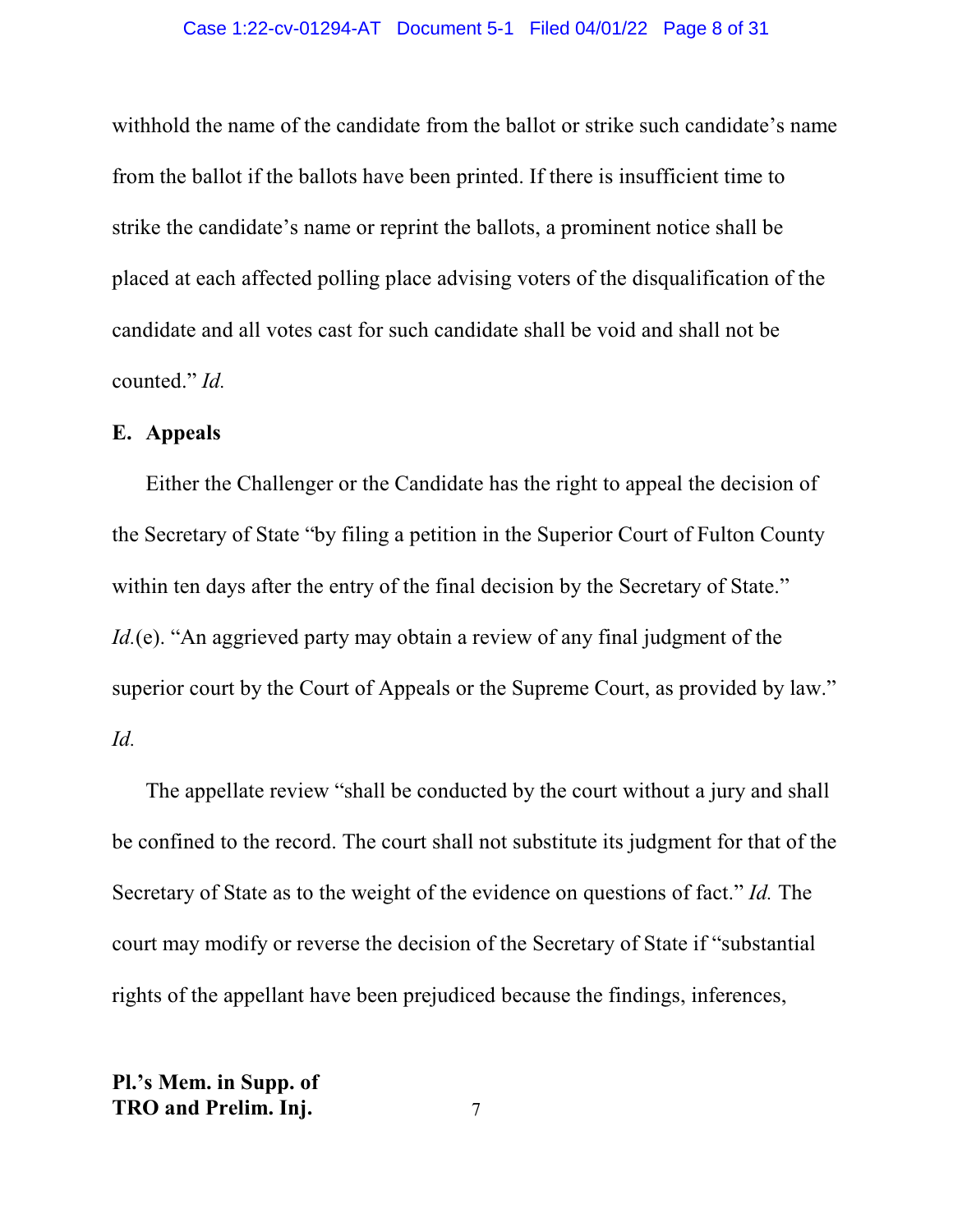conclusions, or decisions of the Secretary of State are:

(1) In violation of the Constitution or laws of this state;

(2) In excess of the statutory authority of the Secretary of State;

(3) Made upon unlawful procedures;

(4) Affected by other error of law;

(5) Clearly erroneous in view of the reliable, probative, and substantial evidence on the whole record; or

(6) Arbitrary or capricious or characterized by an abuse of discretion or a clearly unwarranted exercise of discretion.

## *Id.*

## **Greene Challenge**

Rep. Greene currently serves as a Member of the U.S. House of

Representative, for Georgia's 14th Congressional District. Rep. Greene filed her candidacy, for the upcoming midterm elections, for Georgia's 14th congressional district on March 7, 2022.

On March 24, 2022, several Challengers filed a Challenge against Rep. Greene. Rep. Greene's candidacy filing used an out of date email address that is no longer regularly checked. Because of this, Rep. Greene did not receive actual notice of the Challenge from the Secretary of State until March 31, 2022.

The Greene Challenge stated that Rep. Greene "does not meet the federal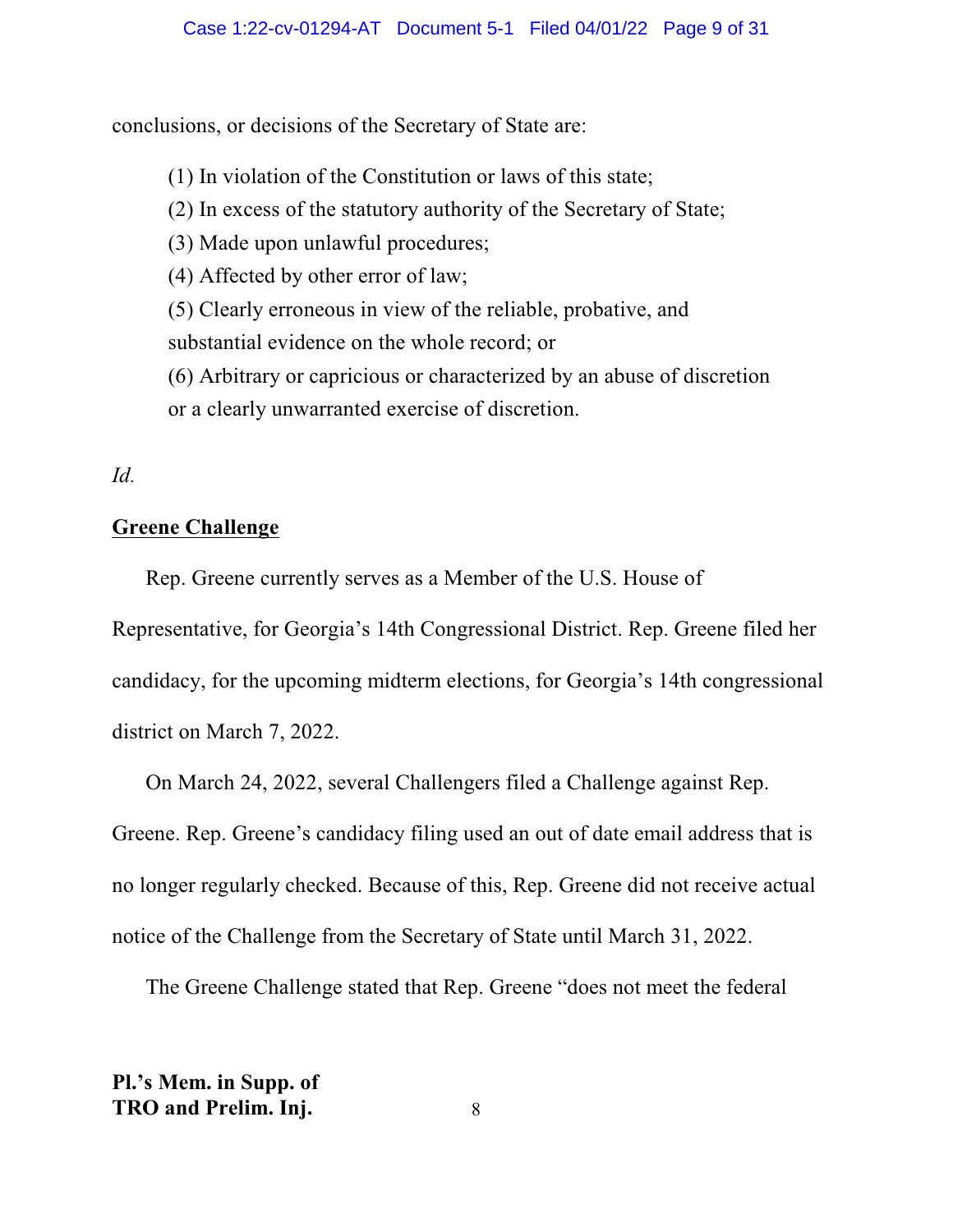#### Case 1:22-cv-01294-AT Document 5-1 Filed 04/01/22 Page 10 of 31

constitutional requirements for a Member of the U.S. House of Representatives and is therefore ineligible to be a candidate for such office." Greene Challenge, ECF No. 1-1. The Greene Challenge was based upon claims that Rep. Greene "aided and engaged in insurrection to obstruct the peaceful transfer of presidential power, disqualifying her from serving as a Member of Congress under Section 3 of the 14th Amendment and rendering her ineligible under state and federal law to be a candidate for such office." *Id.*

The Greene Challenge has been referred by Sec. Raffensperger to ALJ Beaudrot at OSAH. As noted, Rep. Greene only received the Secretary of State's notice of the Challenge on March 31, 2022. *Supra*. In addition to their Challenge, Petitioners filed a notice to produce documents and a notice to take Rep. Greene's deposition. ECF Nos. 1-2, 1-3. Both of these notices were filed with ALJ Beaudrot on March 28, 2022, but not received by Rep. Greene until March 31, 2022. On March 30, 2022, ALJ Beaudrot ordered Rep. Greene to respond to Petitioner's motions by noon on April 4, 2022. Order Shortening Response Period, ECF No. 1-4. Because Rep. Greene did not receive actual notice of the Challenge from Sec. Raffensperger and the notices and orders from ALJ Beaudrot until March 31, 2022, the earliest date in which she could file this matter in this Court is today,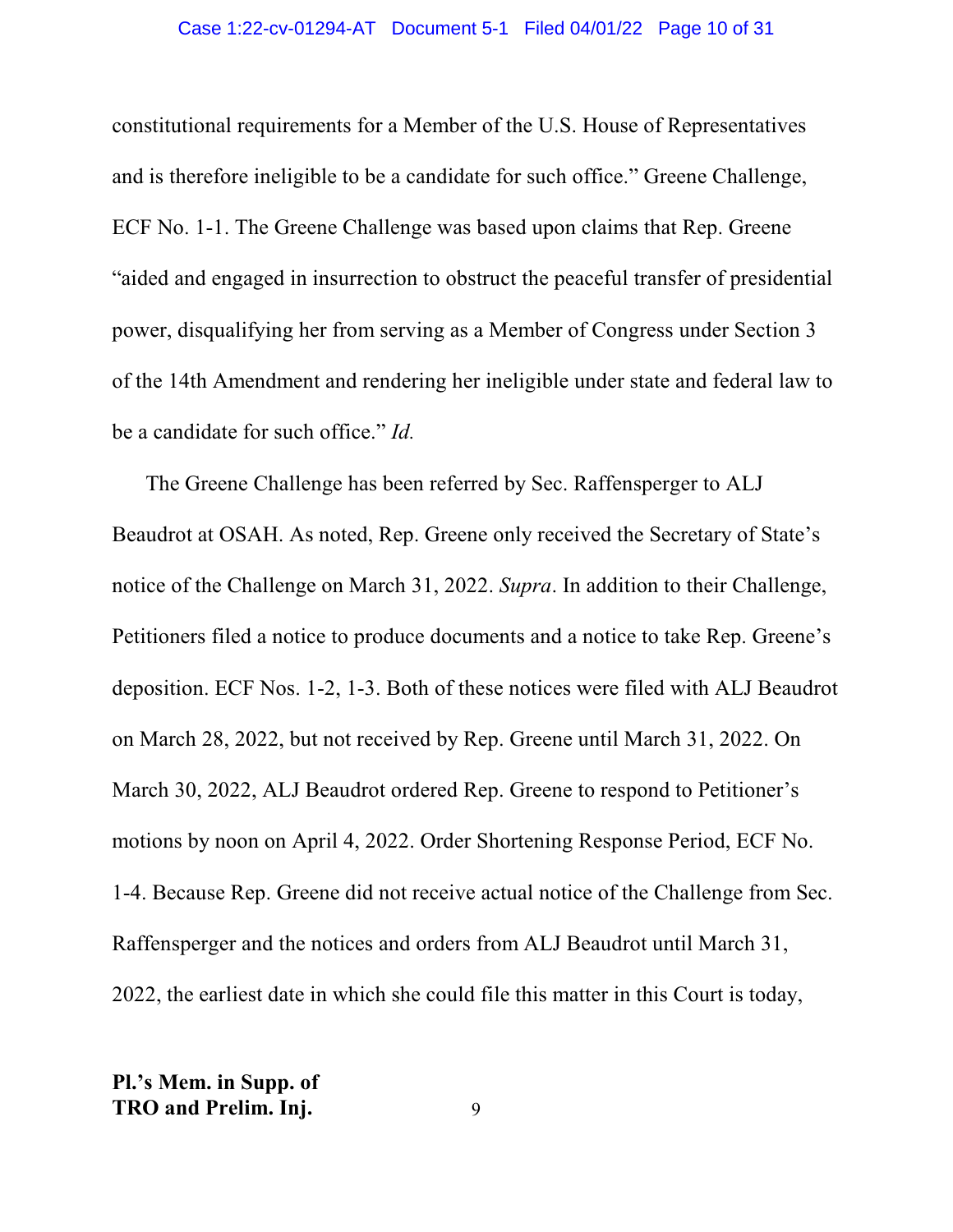April 1, 2022.

The Georgia Primary Election is scheduled to take place on May 24, 2022. 1 Counties may begin mailing absentee ballots as soon as April 25, 2022. *Id.* These ballots have to be printed in advance of mailing. As a practical matter, it is virtually impossible to fully adjudicate the Greene Challenge, including all appeals as of right, before at least these absentee ballots are printed, and likely not before they are mailed.

Rep. Greene vigorously denies that she "aided and engaged in insurrection to obstruct the peaceful transfer of presidential power," but this litigation is not based in Rep. Greene's factual defenses. Instead, this matter is before the Court based upon various constitutional and legal challenges to the Georgia Challenge Statute itself and its application here.

### **Argument**

## **I. Greene has standing.**

For there to be a case or controversy under Article III, the plaintiff must have a "personal stake" in the case—in other words, standing. *TransUnion LLC v.*

<sup>&</sup>lt;sup>1</sup>[https://sos.ga.gov/sites/default/files/forms/2022%20State%20Scheduled%20Elect](https://sos.ga.gov/sites/default/files/forms/2022%20State%20Scheduled%20Elections%20Short%20Calendar.pdf) [ions%20Short%20Calendar.pdf](https://sos.ga.gov/sites/default/files/forms/2022%20State%20Scheduled%20Elections%20Short%20Calendar.pdf)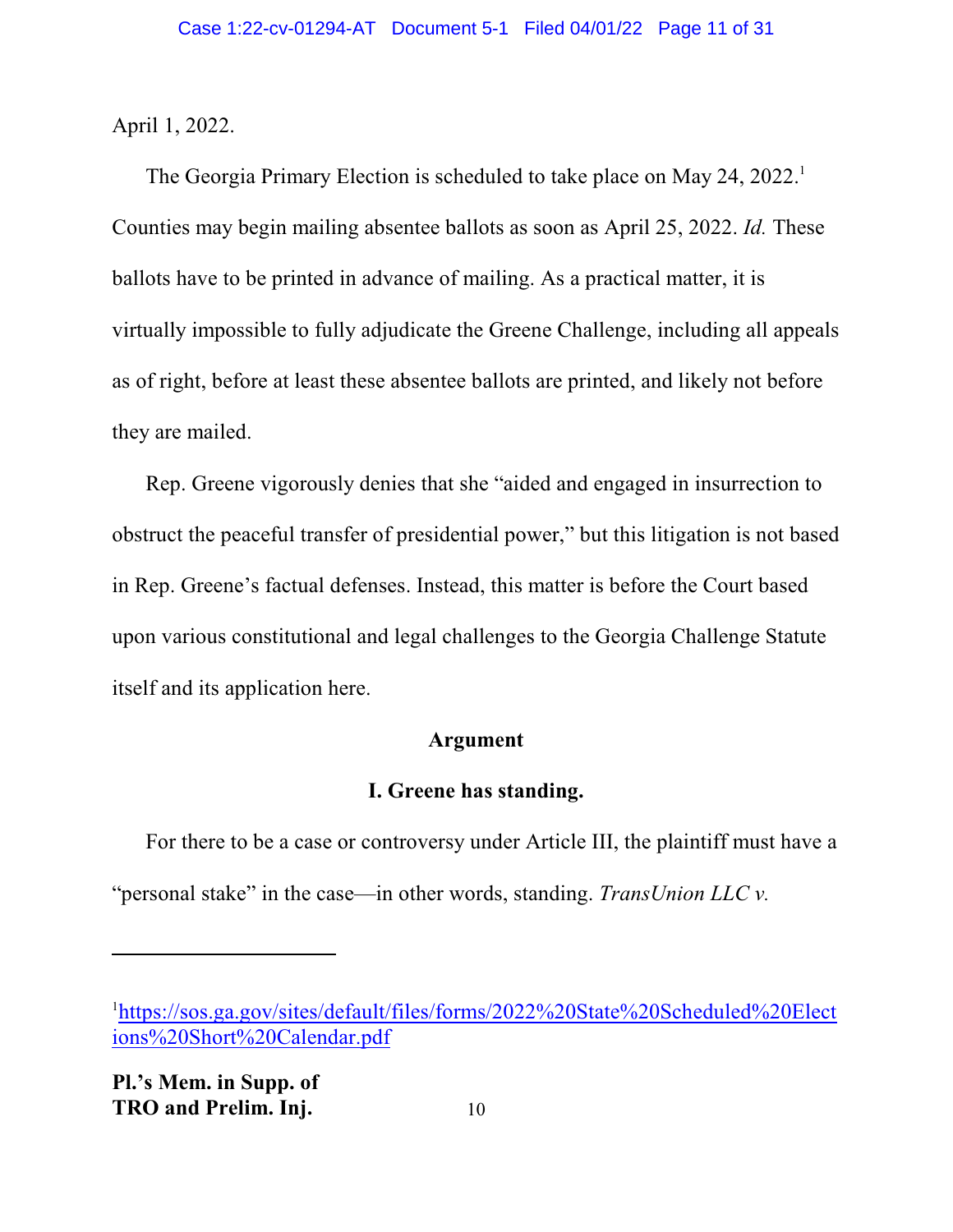*Ramirez*, 141 S. Ct. 2190, 2203 (2021). As a candidate for Congress, Rep. Greene is subject to the Challenge Statute's provisions, and in fact, was challenged under the statute. For a plaintiff to establish standing under Article III, she must (1) have suffered an "injury in fact"; (2) that is fairly traceable to the challenged action of the defendant; and (3) it is likely, as opposed to merely speculative, that the injury will be redressed by a favorable decision. *Lujan v. Defs. of Wildlife*, 504 U.S. 555, 560–61 (1992). Here, Rep. Greene meets all three Article III standing requirements under *Lujan*.

## **A. Rep. Greene has an injury in fact.**

In order to have an injury in fact, a plaintiff must have an invasion of a legally protected interest which is (a) concrete and particularized, . . . and (b) "actual or imminent, not conjectural or hypothetical," *Id.* at 560 (internal quotations and citations omitted).

Rep. Greene is subject to the Challenge Statute. If successful, a Challenge to her candidacy would prevent her from running for Congress. Citizens have a constitutionally protected right to run for public office. *Cook v. Randolph Cty.*, Ga., 573 F.3d 1143, 1152 (11th Cir. 2009), which is quintessential First Amendment activity. Rep. Greene's potential injury is not in any way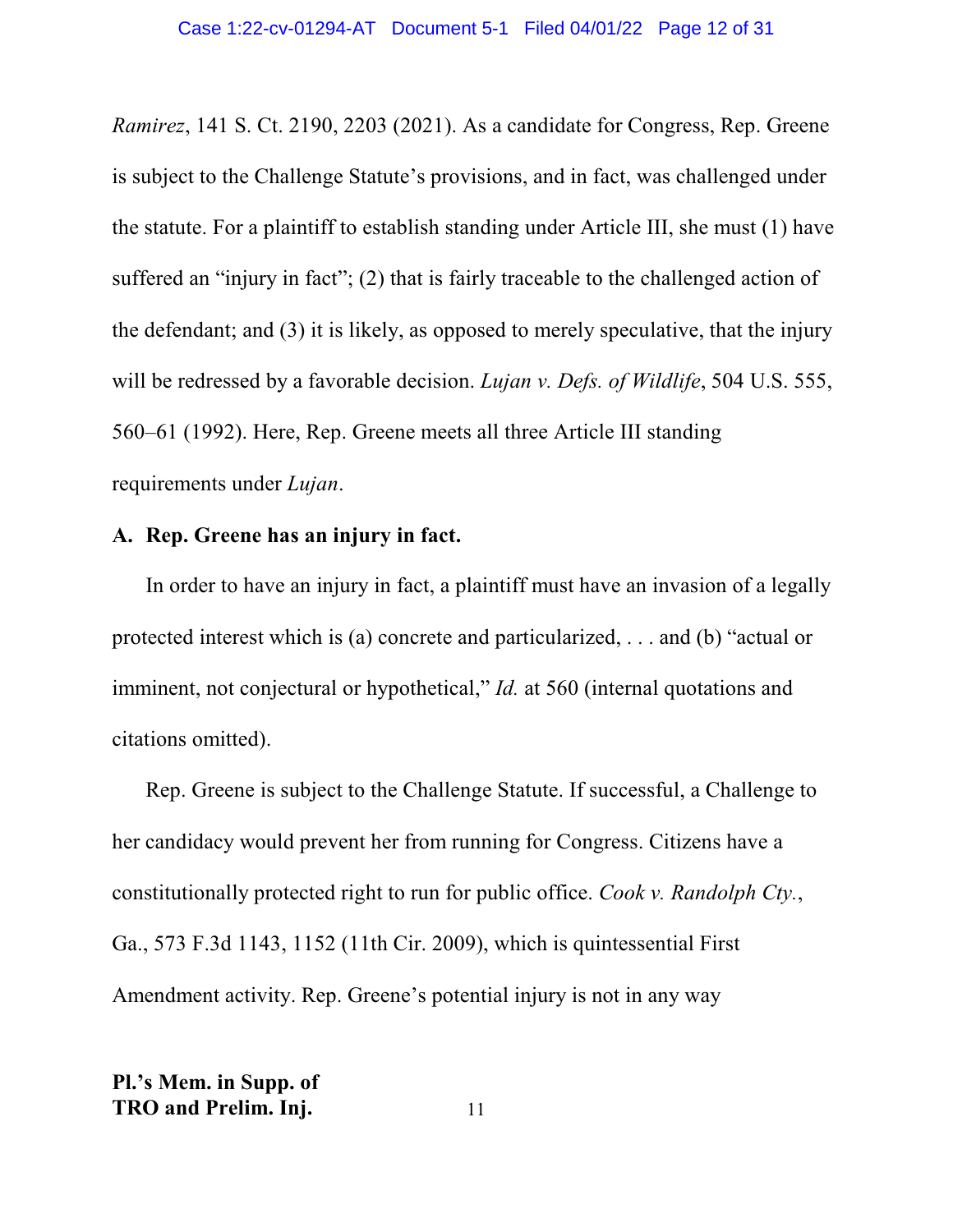hypothetical—not only is she subject to the Challenge Statute, a Challenge was recently filed against her. The Secretary of State has the power to prevent Rep. Greene's name from appearing on the ballot, if a Challenge against her candidacy is ultimately successful under the Challenge Statute. Ga. Code Ann. § 21-2-5(e).

## **B. Rep. Greene's injury is traceable to the Secretary of State's enforcement of the Challenge Statute.**

Rep. Greene's potential disqualification from running for office on the basis of a successful Challenge Statute is directly traceable to the Secretary of State. Under the Challenge Statute, the Secretary of State has the authority to determine, after a hearing, whether the challenged Candidate is disqualified from running for that office. O.C.G.A.§ 21-2-5(c). The decision of the Secretary of State is adjudicatory and is appealable to the Georgia Court of Appeals. *Id.* In this way, Rep. Greene's constitutional injuries, as detailed herein, are directly traceable to government actors, via enforcement by the Secretary of State and subsequent appellate decisions by the Georgia State Court system.

## **C. Rep. Greene's injury is redressable by the court enjoining the statute as unconstitutional.**

By granting Rep. Greene's motion for injunctive relief, the Secretary of State will be prevented from enforcing the Challenge Statute against Rep. Greene and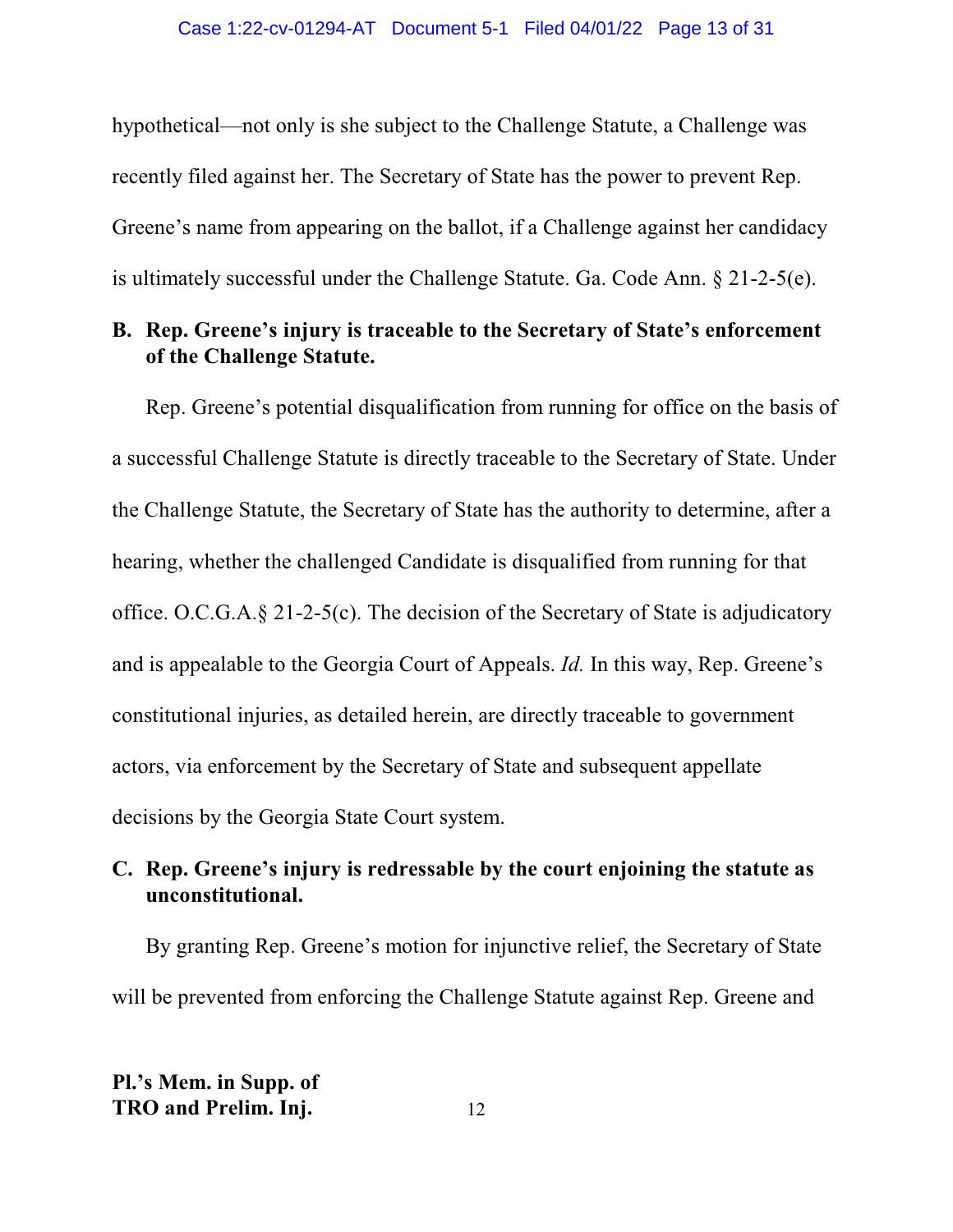disqualifying her under Section Three of the Fourteenth Amendment from being a candidate for Congress in Georgia. Such an injunction will redress the violations of Rep. Greene's constitutional rights under the First and Fourteenth Amendments in their entirety.

## **II. The Younger abstention doctrine does not apply.**

Federal courts must normally "fulfill their duty to adjudicate federal questions properly brought before them." *Hawaii Hous. Auth. v. Midkiff*, 467 U.S. 229, 238 (1984). However, "interests of comity and federalism counsel federal courts to abstain from jurisdiction whenever federal claims have been or could be presented in ongoing state judicial proceedings that concern important state interests." *Id.* at 237-38. This principle of abstention is known as the *Younger* abstention doctrine. *See generally Younger v. Harris*, 401 U.S. 37 (1971).

When state judicial proceedings have not commenced, *Younger* does not bar a federal court from action. *See* Likewise, when the state proceedings do not afford an adequate opportunity to raise the constitutional claims at issue, *Younger* does not apply. *Middlesex Cty. Ethics Comm. v. Garden State Bar Ass'n*, 457 U.S. 423, 432 (1982); *Moore v. Sims*, 442 U.S. 415, 430 (1979). Even though state proceedings are ongoing, the exception to *Younger* abstention found in *Middlesex*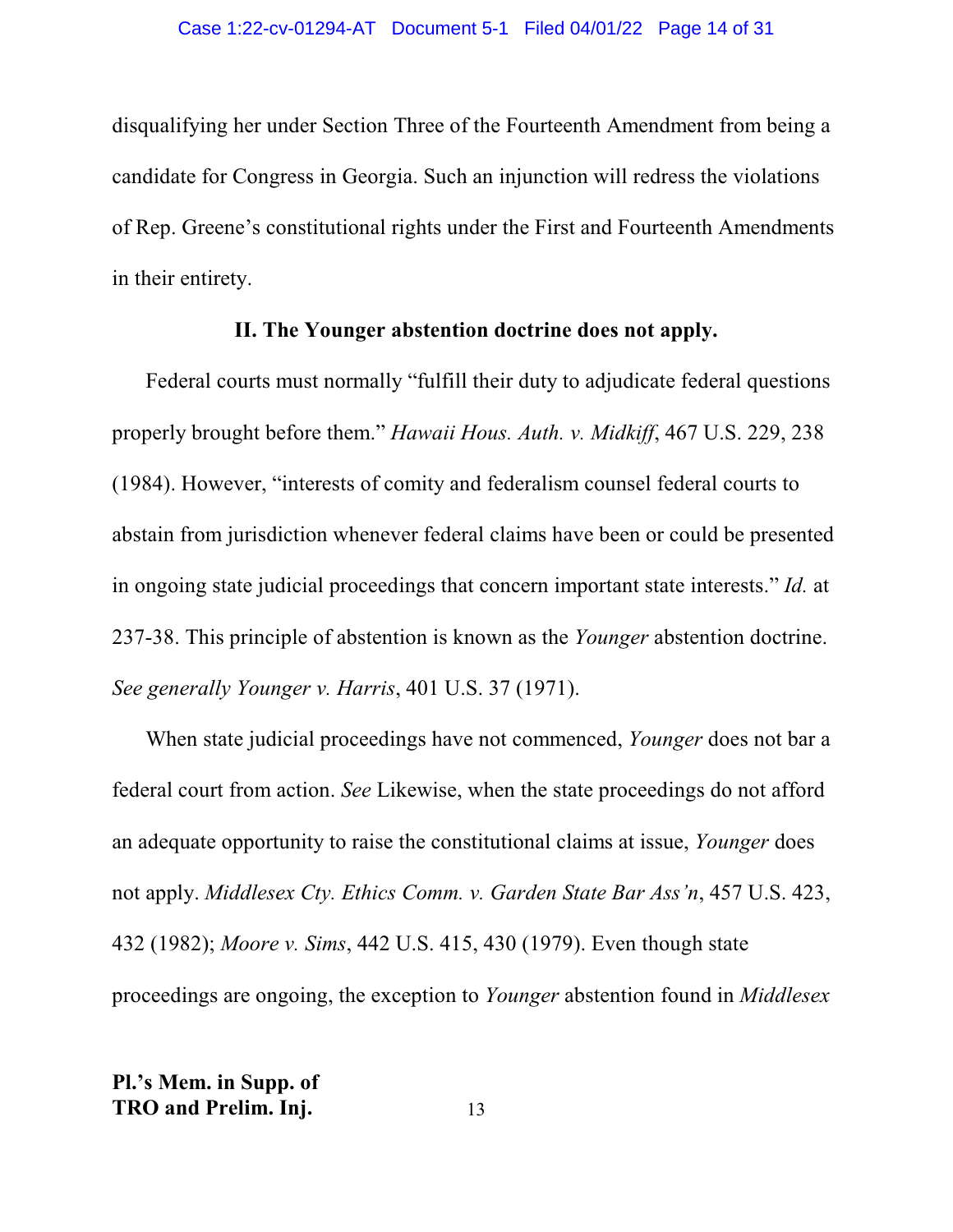#### Case 1:22-cv-01294-AT Document 5-1 Filed 04/01/22 Page 15 of 31

and *Moore* applies because Georgia state law "clearly bars the interposition of the constitutional claims." The judicial power of Georgia is fully vested in the judicial branch of the state government. Ga. Const. art. VI, § 1, ¶ I. Neither the Secretary of State nor the ALJ has the power under the Challenge Statute to determine the constitutional and federal law questions at issue here.

Without an opportunity to adjudicate the constitutional and federal law claims now, Rep. Greene will be subject to a lengthy, involved, and burdensome administrative proceeding before any court could consider those claims. Subjecting Rep. Greene to this administrative process mere weeks before absentee ballots are scheduled to be mailed is manifestly unjust when this Court can hear and decide the questions of law now.

## **III. Greene is entitled to a preliminary injunction.**

Parties seeking a preliminary injunction must demonstrate that (1) they are likely to succeed on the merits, (2) they are likely to suffer irreparable harm, (3) the balance of hardships tips in their favor, and (4) the injunction is in the public interest. *Chavez v. Fla. SP Warden*, 742 F.3d 1267, 1271 (11th Cir. 2014). Rep. Greene is entitled to a preliminary injunction because she can demonstrate all four elements required. she is likely to succeed on the merits of her constitutional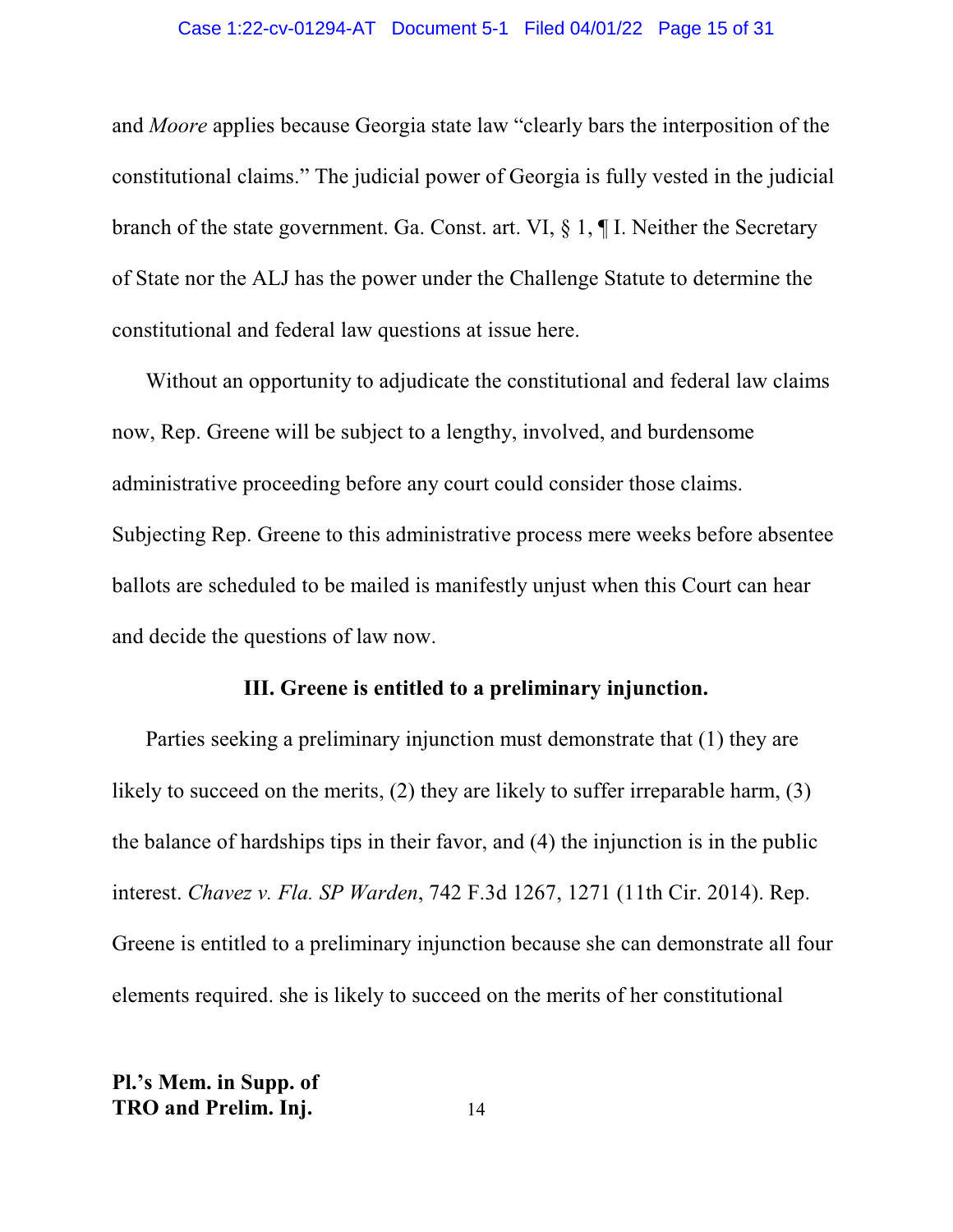claims; the violation of her constitutional rights leads inexorably to irreparable harm and the balance of hardships favors Rep. Greene. Likewise, enjoining the Secretary of State from enforcing an unconstitutional statute serves the public interest.

## **A. Greene is likely to succeed on the merits.**

**1. The statute is unconstitutional because its "reasonable suspicion" standard is insufficient justification under the First Amendment to trigger a government investigation.**

 Running for political office is quintessential First Amendment activity and afforded great protection. *See Clements v. Fashing*, 457 U.S. 957, 985 (1982)*,* (Brennan J., dissenting) (finding "[pursuing political office] is clearly protected by the First Amendment and restrictions on it must be justified by the State's interest in ensuring the continued proper performance of current public duties");

The Challenge statute is effectively a ballot access requirement. "[C]andidate eligibility requirements implicate basic constitutional rights under the First and Fourteenth Amendments." *Green Party of Georgia v. Kemp*, 171 F. Supp. 3d 1340, 1351 (N.D. Ga. 2016), *aff'd*, 674 F. App'x 974 (11th Cir. 2017) (citing *Anderson v. Celebrezze*, 460 U.S. 780, 786 (1983)).

The Challenge Statute is a "candidate eligibility requirement" because it is, by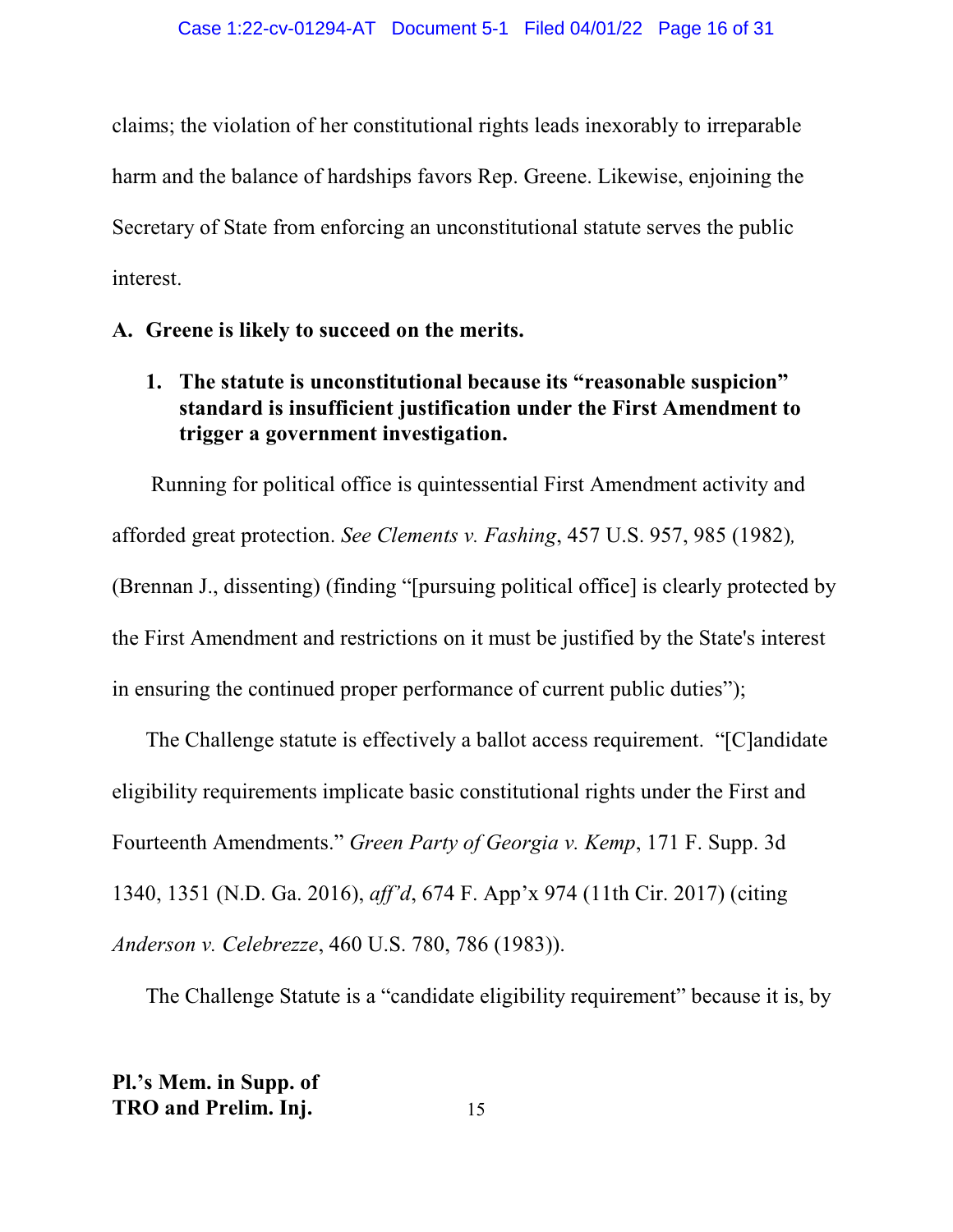#### Case 1:22-cv-01294-AT Document 5-1 Filed 04/01/22 Page 17 of 31

design and effect, a barrier to the ballot that must be overcome by the candidate. It allows any elector to file a written complaint "giving the reasons why the elector believes the candidate is not qualified to seek or hold the public office [sought]," O.C.G.A. § 21-2-5(b), which triggers an administrative proceeding under an ALJ to conduct what amounts to a trial, O.C.G.A.  $\S$ § 50-13-13(a)(1)-(7), at which the burden is on the candidate to establish eligibility for office. *See Haynes v. Wells*, 273 Ga. 106, 108–09 (2000).

The "character and magnitude" of the injury imposed on First Amendment rights, *Cowen v. Georgia Sec'y of State*, 960 F.3d 1339, 1342 (11th Cir. 2020), by the Challenge Statute is significant because it *requires* the Secretary of State to refer a complaint for an administrative hearing *see, e.g.*, *Farrar v. Obama*, No.1215136-60-Malihi at \*2 (Ga. Off. State Admin. Hearings (Feb. 3, 2012)). The complaint *must* be referred for hearing—without any consideration or requirement of any standard of proof whatsoever. The Challenge Statute, by operation of law, erects an *ad hoc* "candidate eligibility requirement" that the candidate must clear in order to be "eligible" for the ballot to election to *federal* office.

First, a standard-less statute such as this cannot be sufficient to justify its infringement on First Amendment rights. A Challenged Candidate is barred from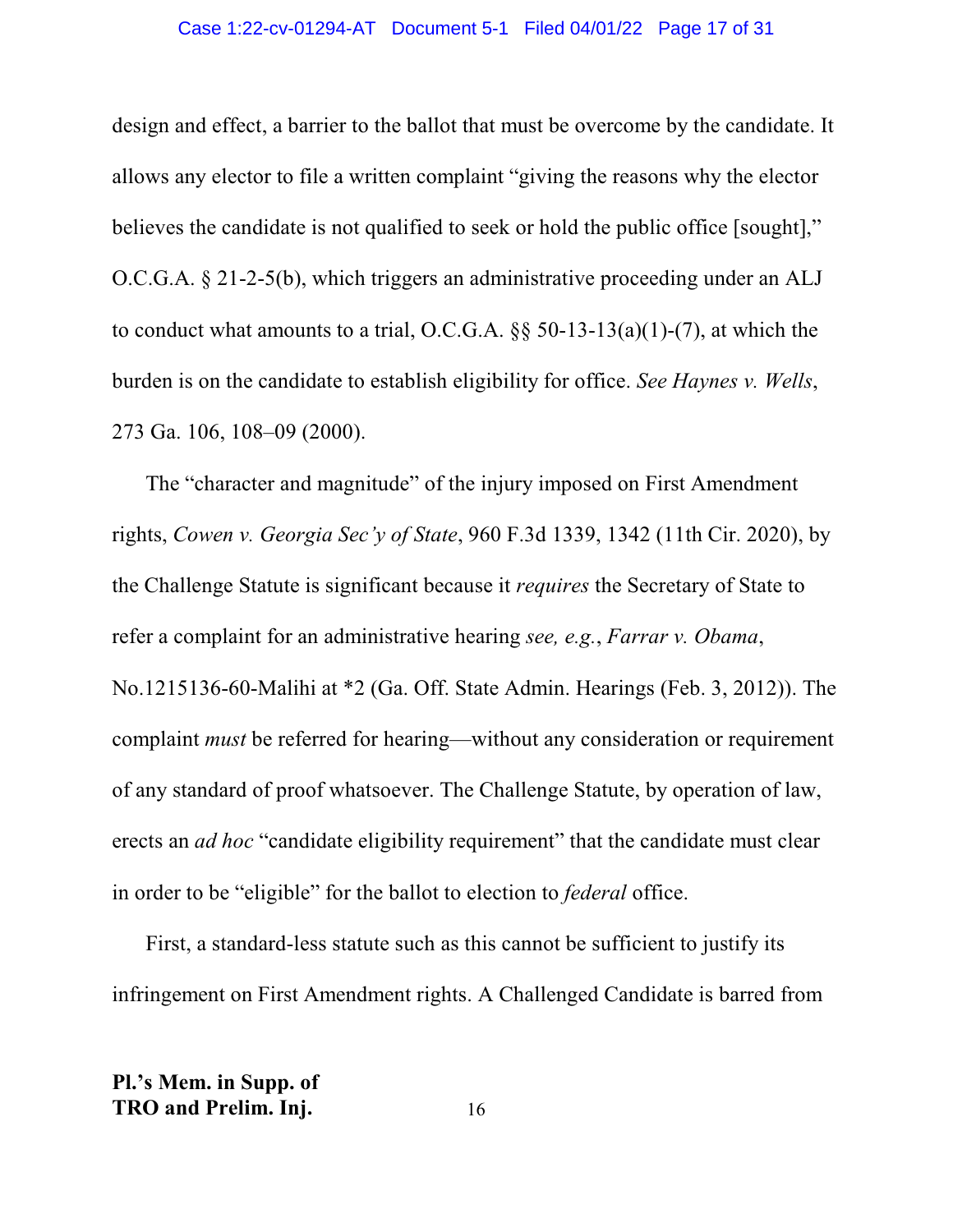#### Case 1:22-cv-01294-AT Document 5-1 Filed 04/01/22 Page 18 of 31

the ballot unless and until she succeeds at a hearing in which she must defend herself in formal process—indeed, must affirmatively overcome challenger's claims—without the critical procedural safeguard of this legal gauntlet being constrained by probable cause or any other standard.

Government action against nude dancing requires probable cause which obviates the dangers to the free speech involved in such an activity. *Alexis, Inc. v. Pinellas Cty., Fla.*, 194 F. Supp. 2d 1336, 1347 (M.D. Fla. 2002) (quoting *Southeastern Promotions, Ltd. v. Conrad*, 420 U.S. 546, 558 (1975)). Surely then, a standard-less Challenge Statute, which constrains access to the ballot, is presumptively unconstitutional without probable cause as a procedural safeguard.

Second, it is difficult to imagine a valid government interest that would justify the First Amendment burden imposed by the Challenge Statute. The "character and magnitude" of the injury imposed on First Amendment rights by the Challenge Statute is severe, while no cognizable state interest is furthered. *See Green v. Mortham*, 155 F.3d 1332, 1335 (11th Cir. 1998). The procedurally standard-less Challenge Statute is inherently insufficient to justify its infringement on First Amendment rights and the substantial injury it inflicts is not justified by any cognizable interest of the State.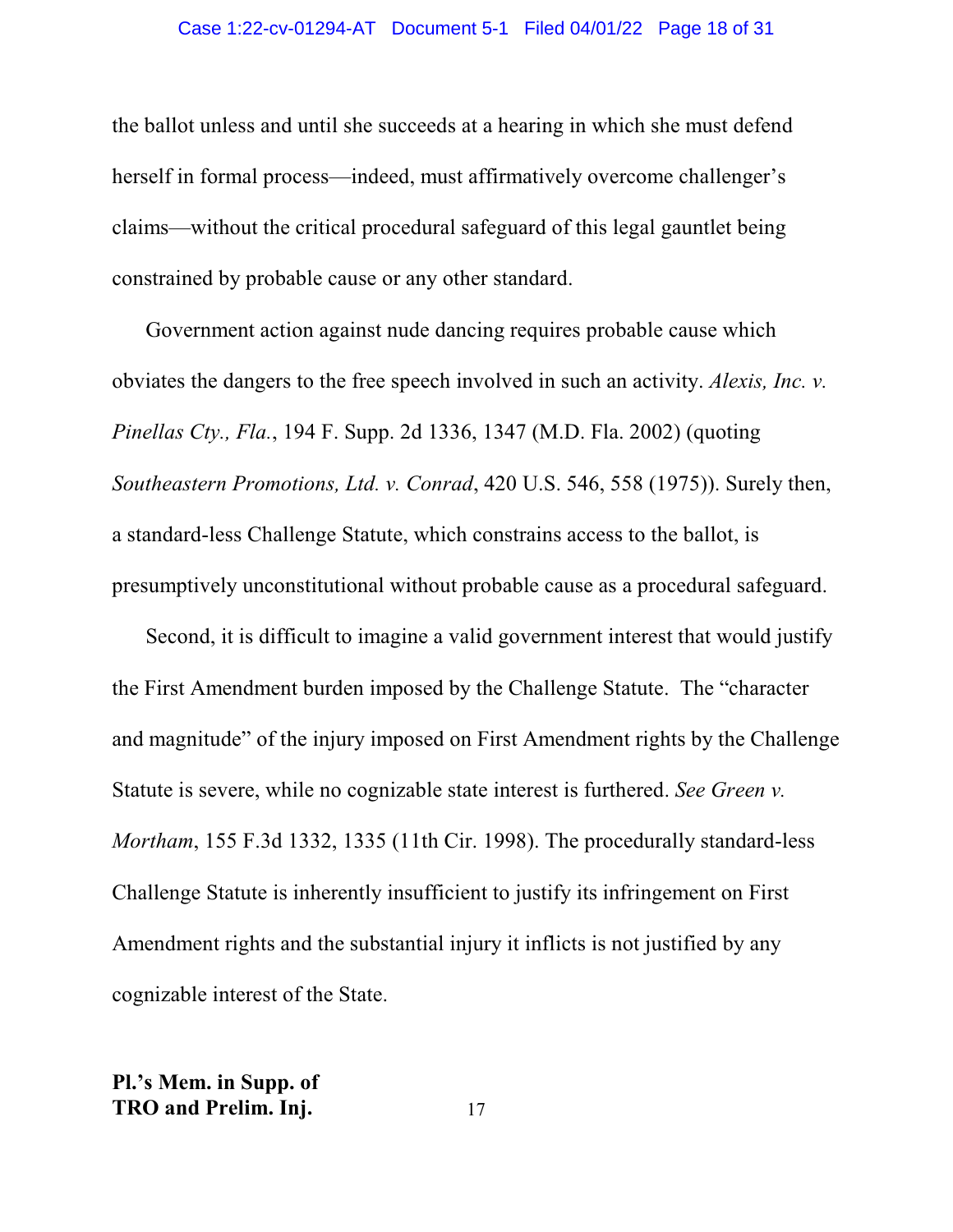## **2. The burden shifting provision of the Challenge Statute is unconstitutional under the Due Process Clause of the Fourteenth Amendment because it requires Greene to prove a negative.**

When a Candidate is subject to a Challenge, the ALJ will schedule a Challenge Hearing. In this Challenge Hearing, the "entire burden" is placed upon the Candidate "to affirmatively establish his eligibility for office." *Haynes v. Wells*, 273 Ga. 106, 108-09 (2000). In the case of a Challenge based upon residency or age, the proof the Candidate must provide is relatively straightforward. Documents showing a change of address or date of birth could easily be provided by the Candidate. The same is not true for a Challenge filed based on the "disqualification clause" of the Fourteenth Amendment. Under the Challenge provision, the Candidate is required to prove by a preponderance of evidence showing she didn't do something (e.g., prove that she didn't engage in "insurrection"). Such burden shifting is unconstitutional under Due Process Clause of the Fourteenth Amendment.

When processes implicate free speech, "the operation and effect of the method by which speech is sought to be restrained must be subjected to close analysis and critical judgment in the light of the particular circumstances to which it is applied." *Speiser v. Randall*, 357 U.S. 513, 520 (1958) (internal citations omitted).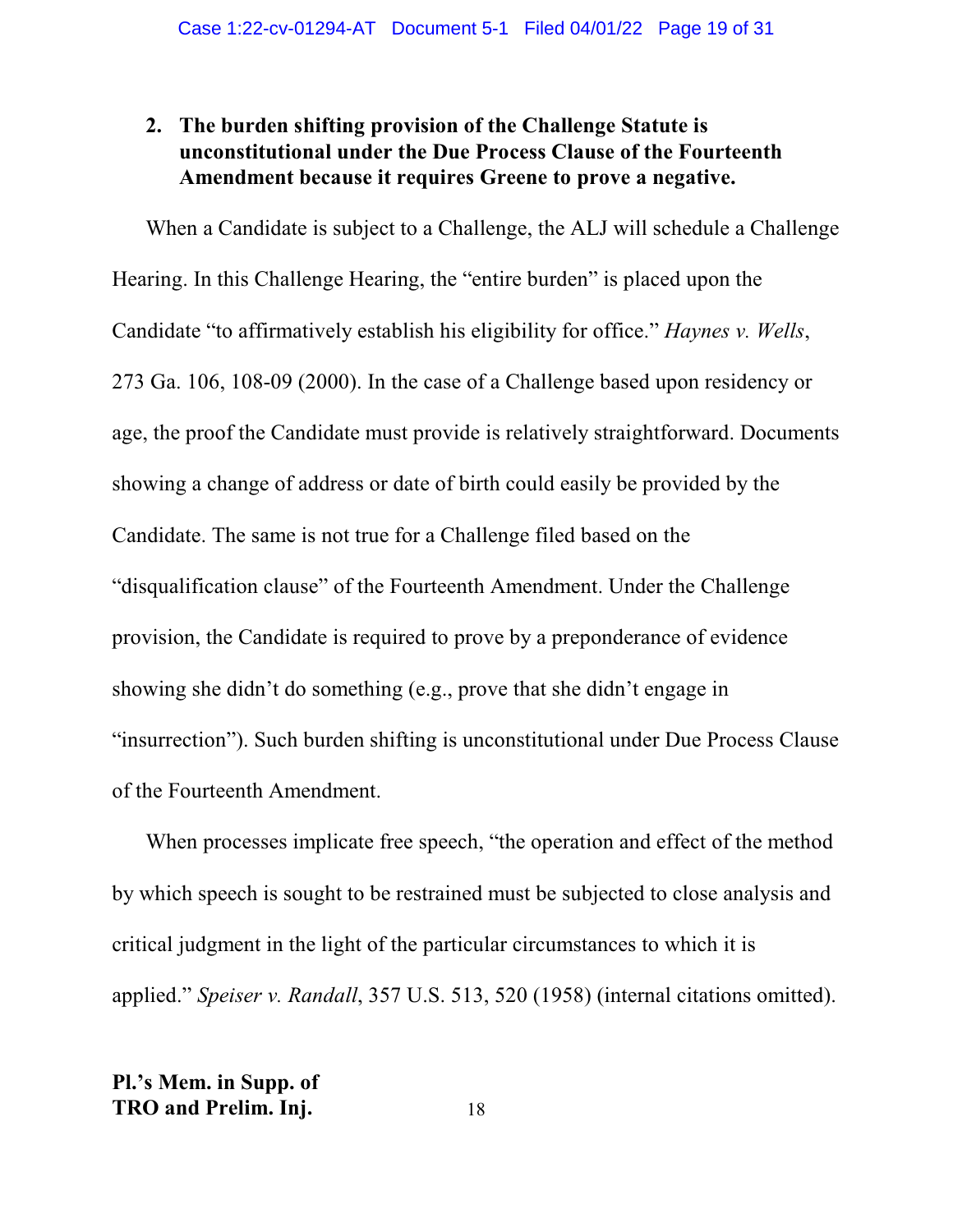#### Case 1:22-cv-01294-AT Document 5-1 Filed 04/01/22 Page 20 of 31

Thus, the United States Supreme Court held that the more important the rights at stake—like those implicating the First Amendment---the more important must be the procedural safeguards surrounding those rights. *Id.* at 520-21. When, throughout the judicial and administrative proceedings, the burden lies on the individual to prove she "falls outside" of the statutory framework at issue, such burden shifting violates the Due Process Clause of the Fourteenth Amendment. *Id.* at 522, 525-26. When the statutory framework violates due process, the person subject to such a statute is " not obliged to take the first step in such a procedure." *Id.* at 529.

Since the appellate courts apply a deferential standard to the facts to a Challenge Appeal, O.C.G.A. § 21-2-5, it would further violate the Candidate's due process rights by deferring to factual conclusions arrived at by a process that itself violates those same rights. The Challenge Statute's burden shifting provision violates the Due Process Clause of the Fourteenth Amendment by requiring Rep. Greene prove a negative (i.e., that she did not engage in "insurrection").

## **3. The statute is unconstitutional under Article 1, § 5 of the U.S. Constitution because Congress is the exclusive judge of the qualifications of its Members.**

Each House shall be the Judge of the Elections, Returns and Qualifications of its own Members, and a Majority of each shall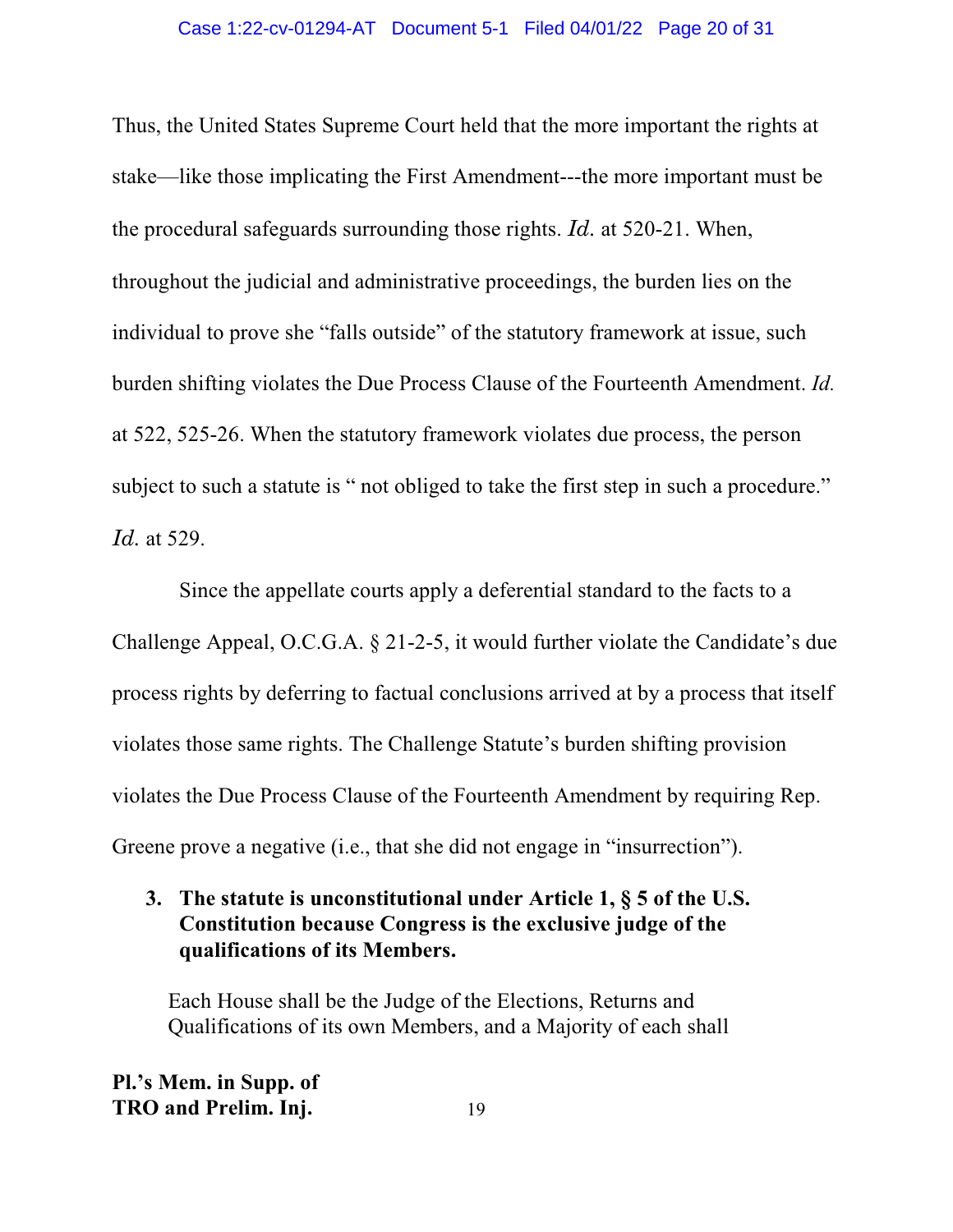constitute a Quorum to do Business; but a smaller Number may adjourn from day to day, and may be authorized to compel the Attendance of absent Members, in such Manner, and under such Penalties as each House may provide.

U.S. Const. art. I, § 5, cl. 1.

Voters have unfettered discretion in voting to independently evaluate whether federal candidates meet the constitutional qualifications for office. Derek T. Muller, *Scrutinizing Federal Electoral Qualifications*, 90 Ind. L.J. 559, 592 (2015) ("**Muller**") (citations omitted). But Congress has an exclusive role in judging the qualifications of its own members to determine if they are eligible to take a seat in Congress. *Id*. at 611 (collecting cases). This exclusive role is consistent with the Supreme Court's logic in *Roudebush v. Hartke*. 405 U.S. 15 (1972). The *Roudebush* Court held that a recount doesn't usurp the Senate's function because it doesn't "frustrate the Senate's ability to make an independent final judgment." *Id.* at 25-26 (cleaned up).

Here, the Challenge Statute permits the State of Georgia to make its own independent evaluation of whether a Candidate is constitutionally qualified to be a Member of the U.S. House of Representatives. O.C.G.A. § 21-2-5.

A fundamental principle of our representative democracy is, in Hamilton's words, 'that the people should choose whom they please to govern them.' 2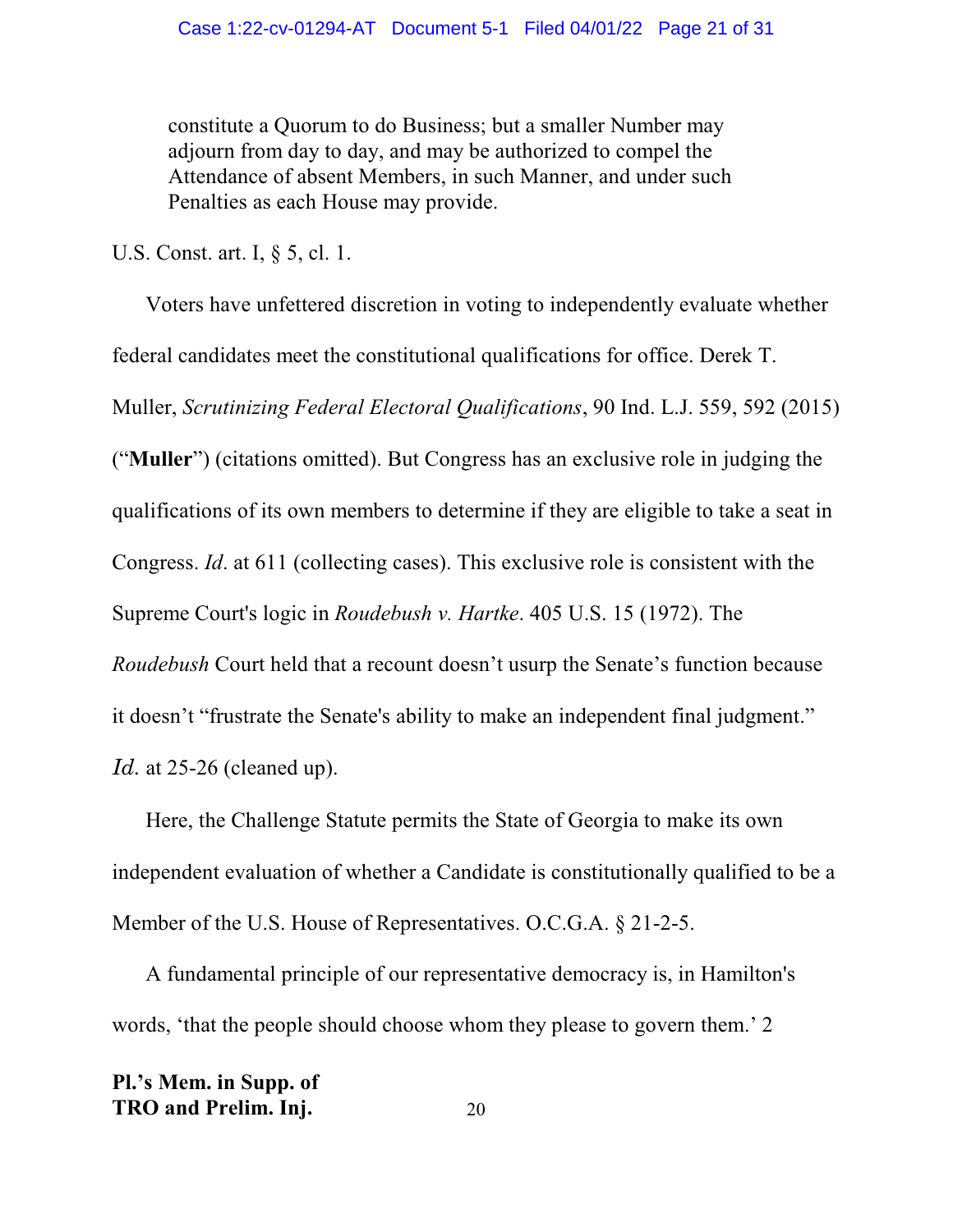Elliot's Debates 257. Both the intention of the Framers, to the extent it can be determined, and an examination of the basic principles of our democratic system persuade us that the Constitution does not vest in the Congress a discretionary power to deny membership by a majority vote. *Powell v. McCormack,* 395 U.S. 486, 548.

Surely if the elected members of Congress can only prevent a member from being seated with two thirds vote, a state cannot adopt a law that allows a candidate for federal office to be stricken from the ballot administratively. Indeed, it would have made little sense to prohibit former members of Congress who thereafter joined the Confederacy from again serving in Congress, but leave the decision of who was disqualified to the same states that rebelled only a few years prior. Because the Challenge Statute directly usurps Congress' constitutional responsibilities, it violates Article 1, § 5 of the U.S. Constitution.

## **4. Application of Section Three of the Fourteenth Amendment to Greene is prohibited by federal law.**

Section Three of the Fourteenth Amendment reads,

No person shall be a Senator or Representative in Congress, or elector of President and Vice President, or hold any office, civil or military, under the United States, or under any State, *who, having previously taken an oath, as a member of Congress*, or as an officer of the United States, or as a member of any State legislature, or as an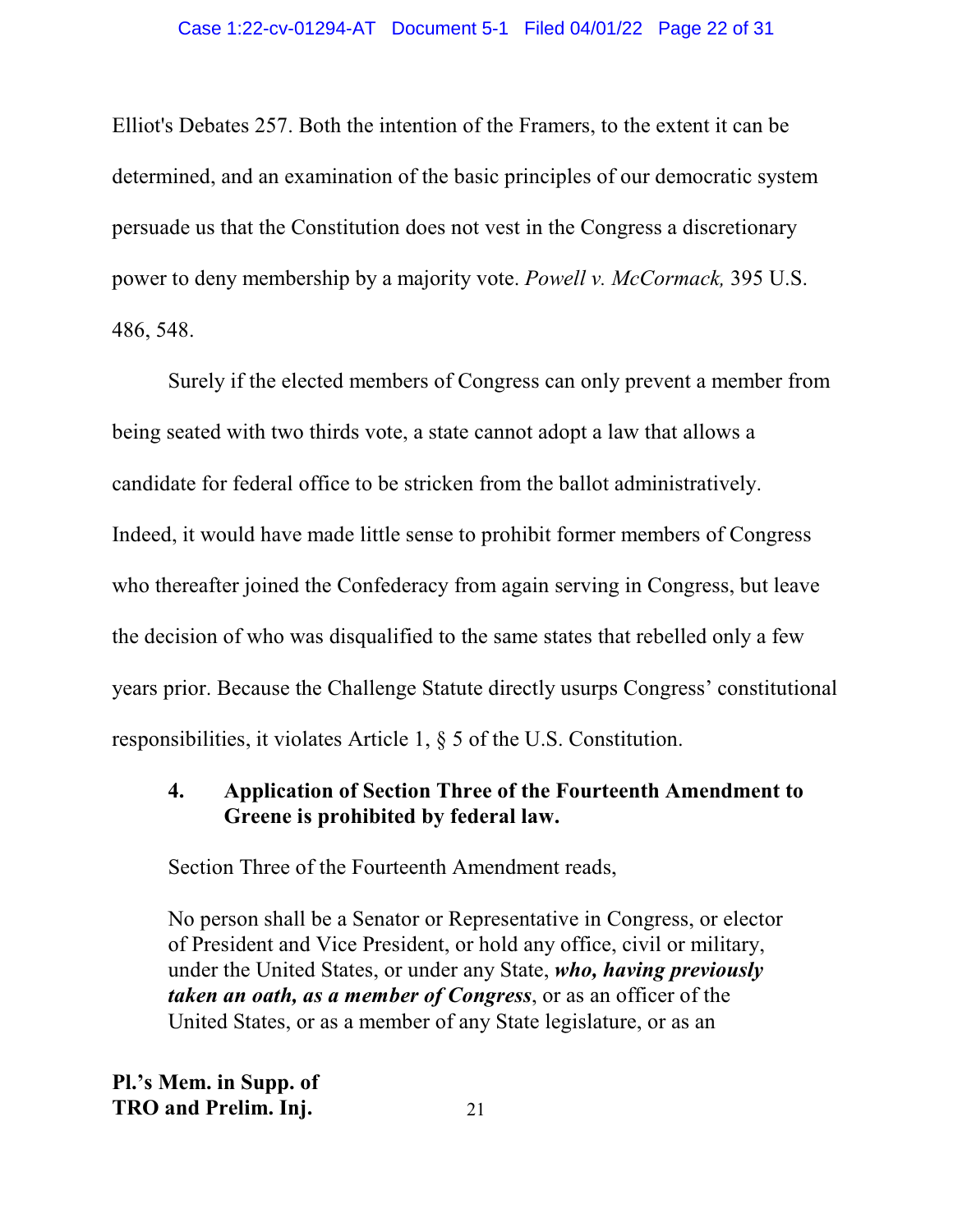executive or judicial officer of any State, to support the Constitution of the United States, *shall have engaged* in insurrection or rebellion against the same, or given aid or comfort to the enemies thereof. But Congress may by a vote of two-thirds of each House, remove such disability.

U.S. Const. amend. XIV, § 3 (emphasis added). Of course, Congress does not have the power to "repeal" a constitutional Amendment, but the plain language of the Amendment itself gave Congress the power to remove the disability in Section Three.

Congress did just that when it passed The Amnesty Act of 1872 by the requisite two-thirds of both Houses of Congress. It reads, "all political disabilities imposed by the third section of the fourteenth amendment to the Constitution of the United States are hereby removed from all persons whomsoever, except Senators and Representatives of the thirty-sixth and thirty-seventh Congresses, officers in the judicial, military, and naval service of the United States, heads of departments, and foreign ministers of the United States." United States Statutes at Large, 42 Cong. Ch. 194, May 22, 1872, 17 Stat. 142 ("**1872 Act**"). By the plain language of this Act, the political disability was removed from any Representative other than those of the two enumerated Congresses. Rep. Greene is a Member of the 117th Session of Congress, so the 1872 Act removed any disability under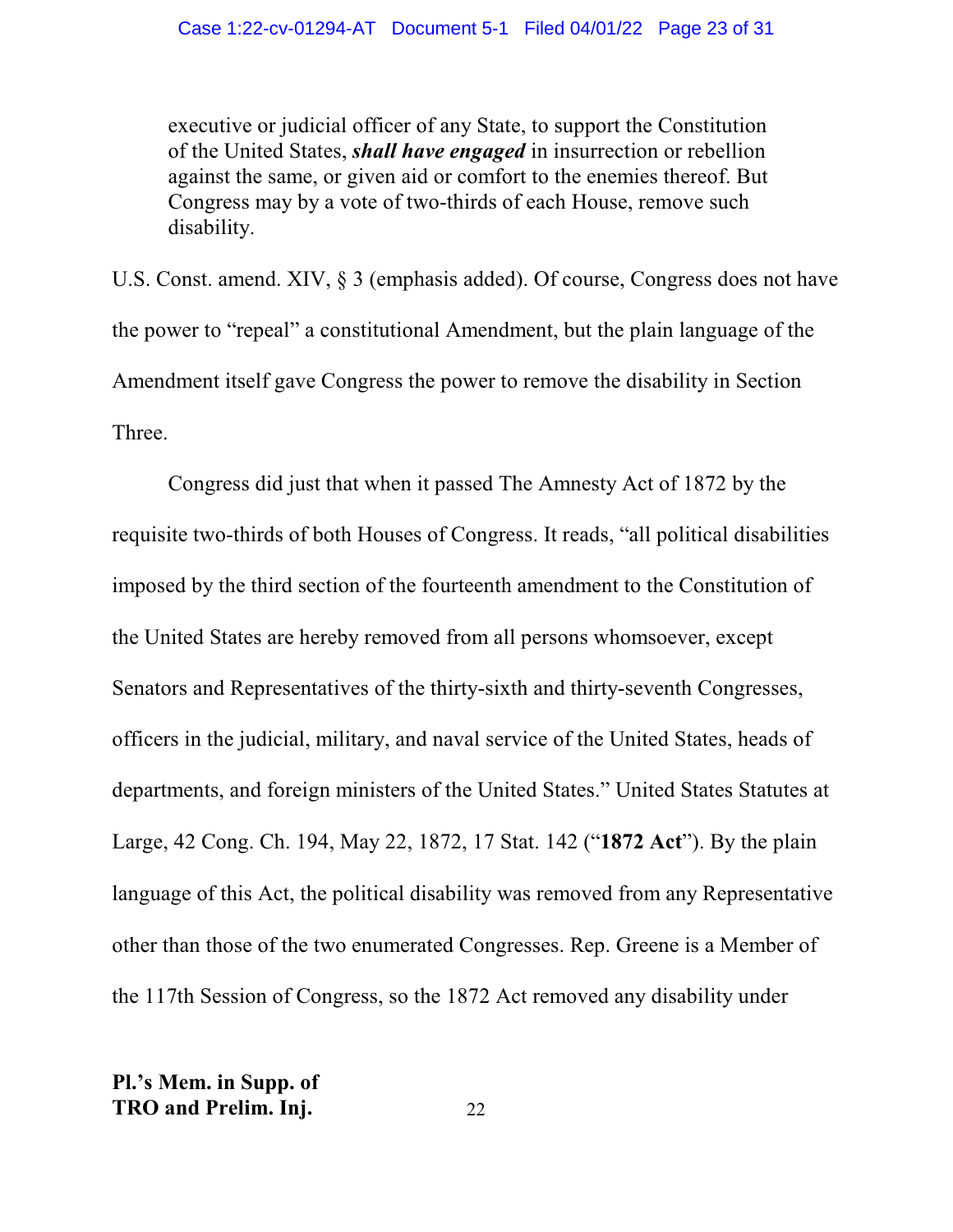Section Three from Rep. Greene.

 Section Three does not specify Congress only has the power to remove past disabilities, it specifies Congress has the power to remove "such disability." "Such disability" refers to the disability of someone who has previously taken an oath as a member of Congress who "*shall have engaged*" in insurrection from taking office. "Shall have" followed by a past participle forms the future perfect tense and shows an action will occur before another action in the future.<sup>2</sup> The grammatical reading of Section Three means that Congress had the power to remove "such disability: for both Members who had incurred the disability and those who had not incurred such disability, but could if they engaged in the applicable prohibitions in the future. A district court in the Fourth Circuit recently held that The Amnesty Act of 1872 does preclude a Challenge based in Section Three of the Fourteenth Amendment. *See Cawthorn v. Circosta, et al.*, Case No. 5:22-cv-00050-M, ECF No. 78, Ex. A.

Since Section Three does not apply to Rep. Greene (or any Member holding office after the 37th Congress), the application of Section Three to Rep. Greene is

<sup>2</sup> Elizabeth O'Brian, *What is future perfect tense?*, GRAMMAR REVOLUTION, (Jan. 28, 2022, 2:08 PM),

https://www.english-grammar-revolution.com/future-perfect-tense.html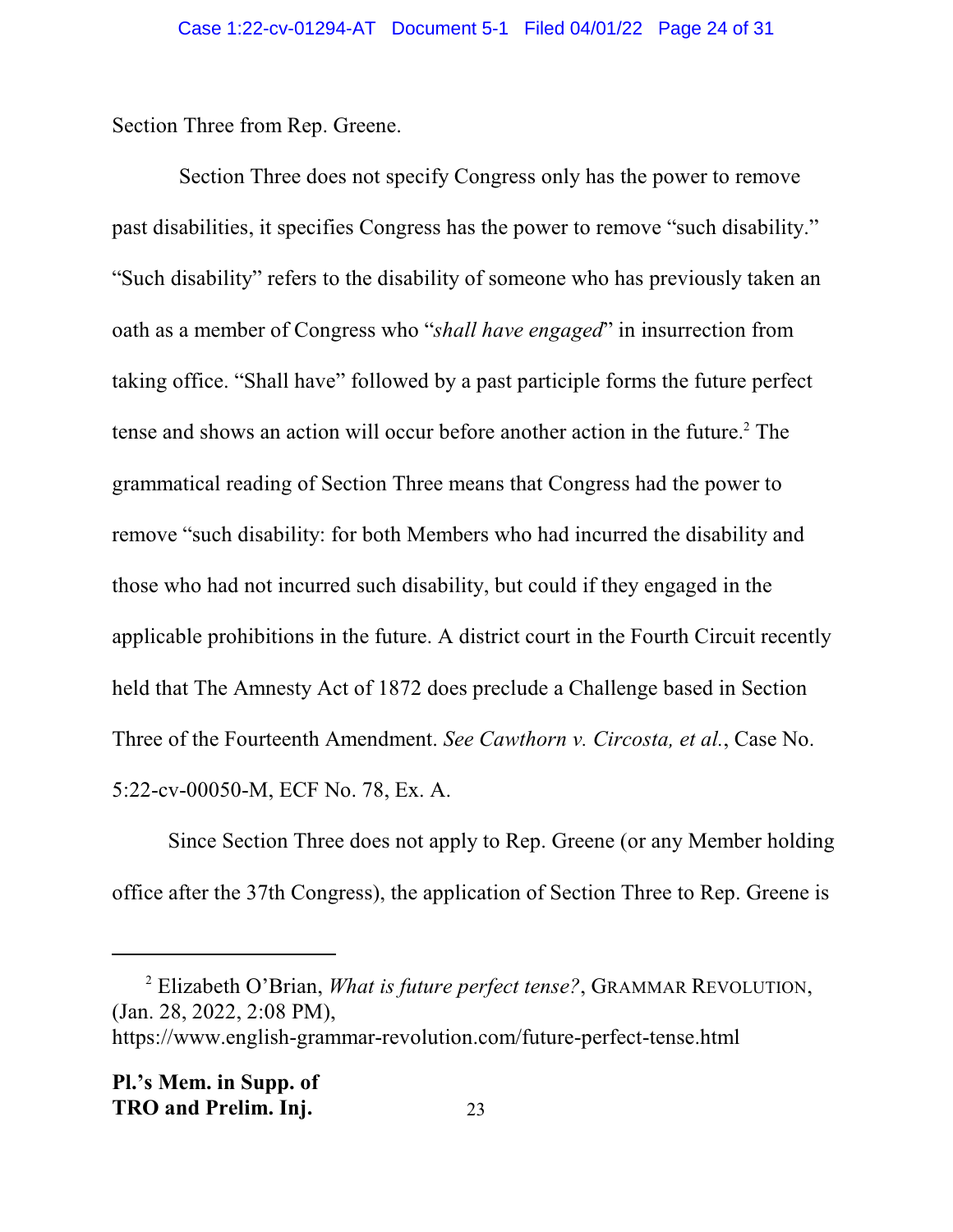prohibited by federal law.

## **B. Greene will suffer irreparable harm.**

Deprivation of a constitutional right, even for a short period of time, constitutes irreparable harm. *Elrod v. Burns*, 427 U.S. 347, 373 (1976).

The Challenge Statue violates Rep. Greene's First Amendment rights by allowing a Challenge to be based upon a voter's "belief." The Challenge Statute's requirement that Rep. Greene prove, by a preponderance of the evidence, that she is *not* disqualified, violates her due process rights under the Fourteenth Amendment. The Challenge Statute is unconstitutional under Article 1, § 5 of the U.S. Constitution because Congress is the exclusive judge of the qualifications of its Members. Finally, application of Section Three of the Fourteenth Amendment to Rep. Greene is prohibited by federal law. Because the Challenge Statute violates such fundamental constitutional and legal rights, and Rep. Greene is subject to the Challenge Statute, she suffers irreparable harm

## **C. The balance of hardships favors Greene.**

If this Court finds Rep. Greene is likely to succeed on the merits, it will necessarily have found that the Challenge Statute is unconstitutional on the basis of all, or some of, Rep. Greene's claims. Depriving Rep. Greene of her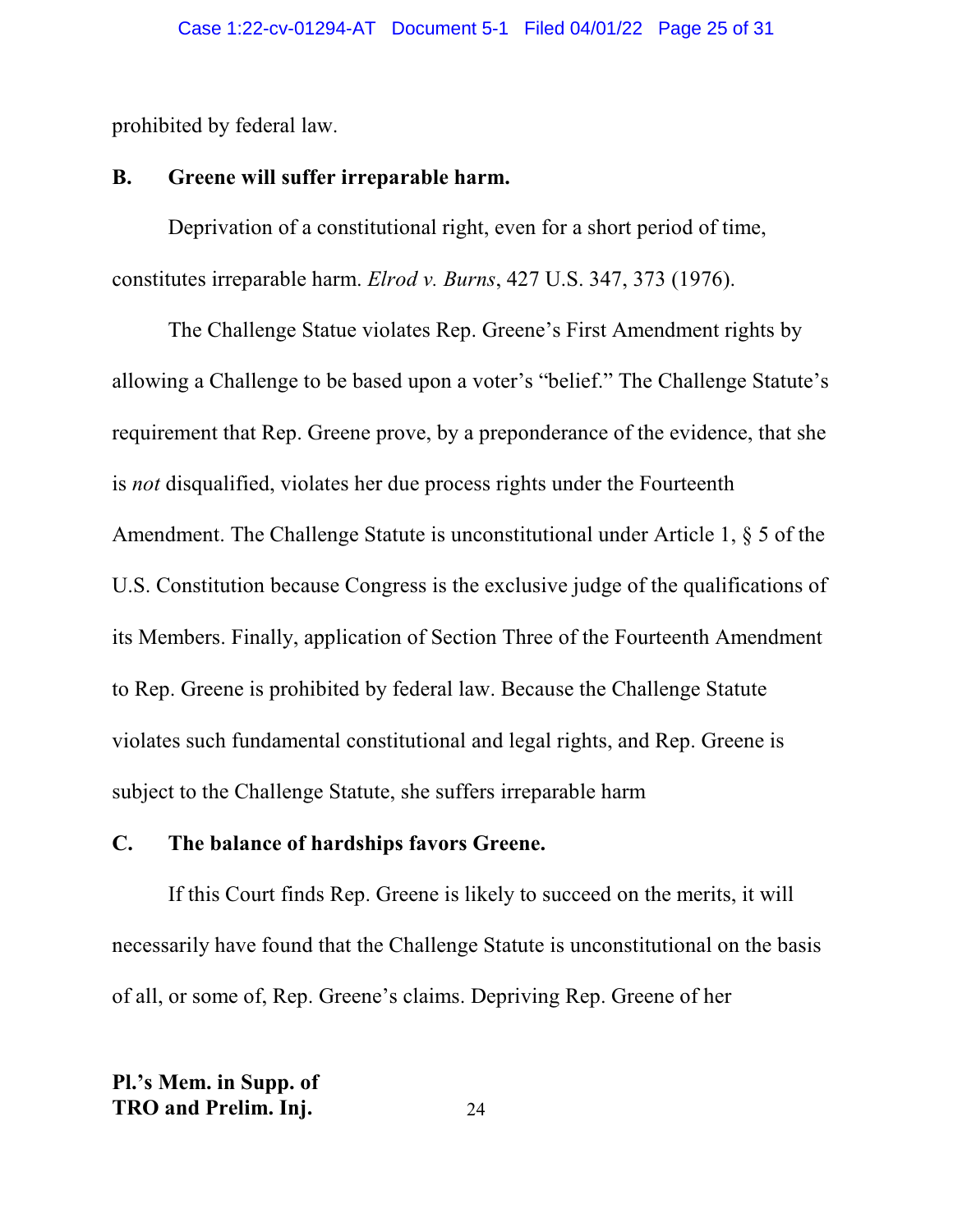constitutional right to run for political office, or forcing her to defend her right to do so based upon a constitutionally flawed process, would be a hardship, especially given the timeline involved. If enjoined, the Secretary of State will suffer no lasting hardship from the inability to enforce an unconstitutional process. Enjoining the Secretary of State from enforcing the Challenge Statute will not prevent its ability to administer either the primary or general elections this year.

## **D. Public interest favors injunction.**

Upholding constitutional rights serves the public interest. *See Elrod*, 427 U.S. at 373 (1976). In contrast, the public interest is harmed when unconstitutional statutes are enforced and used against those seeking to lawfully exercise their constitutional rights. The public interest is served in choosing the People's representatives by democratic processes, not by state bureaucrats, which Challengers propose here. The undemocratic scheme contained in the Georgia Challenge provisions supplants voters for state bureaucrats who will determine who can represent the People. This is fundamentally anti-democratic and contrary to the public interest.

## **Conclusion**

For the foregoing reasons, Rep. Greene respectfully requests this Court grant her motions for a temporary restraining order and a preliminary injunction.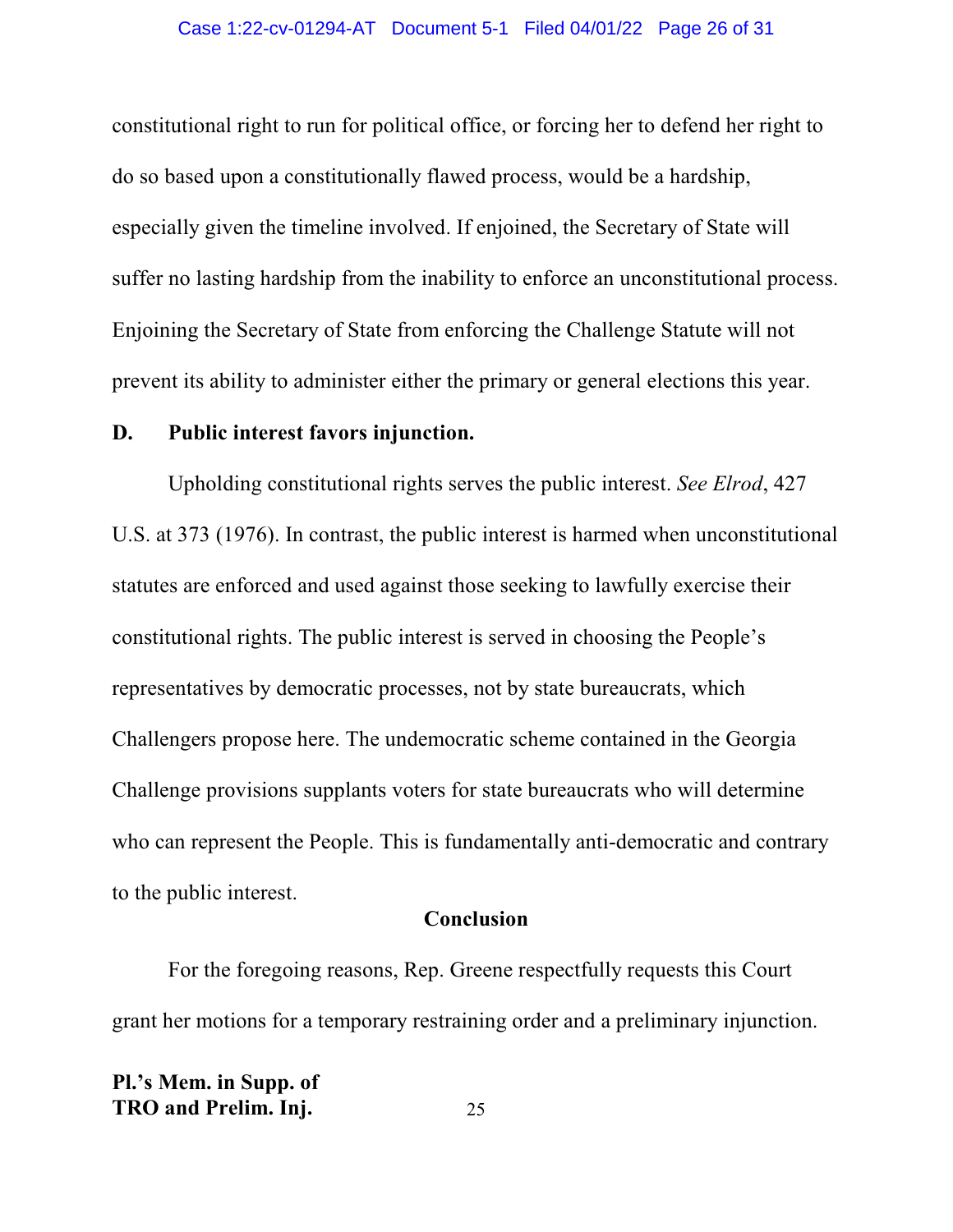Dated: April 1, 2022

/s/ Kurt R. Hilbert Kurt Hilbert, GA Bar No. 352877 THE HILBERT LAW FIRM, LLC 205 Norcross Street Roswell, GA 30075 T: 770-551-9310 F: 770-551-9311 khilbert@hilbertlaw.com *Local Counsel for Plaintiff*

Respectfully Submitted,

*Attorneys for Plaintiff*

/s/ James Bopp, Jr. James Bopp, Jr., Ind. Bar No. 2838- 84\* Melena S. Siebert, Ind. Bar No. 35061-15\* THE BOPP LAW FIRM 1 South 6th Street Terre Haute, Indiana 47807 Telephone: (812) 232-2434 Facsimile: (812) 235-3685 jboppjr@aol.com [msiebert@bopplaw.com](mailto:msiebert@bopplaw.com) \* Motions for *Pro hac vice* admission forthcoming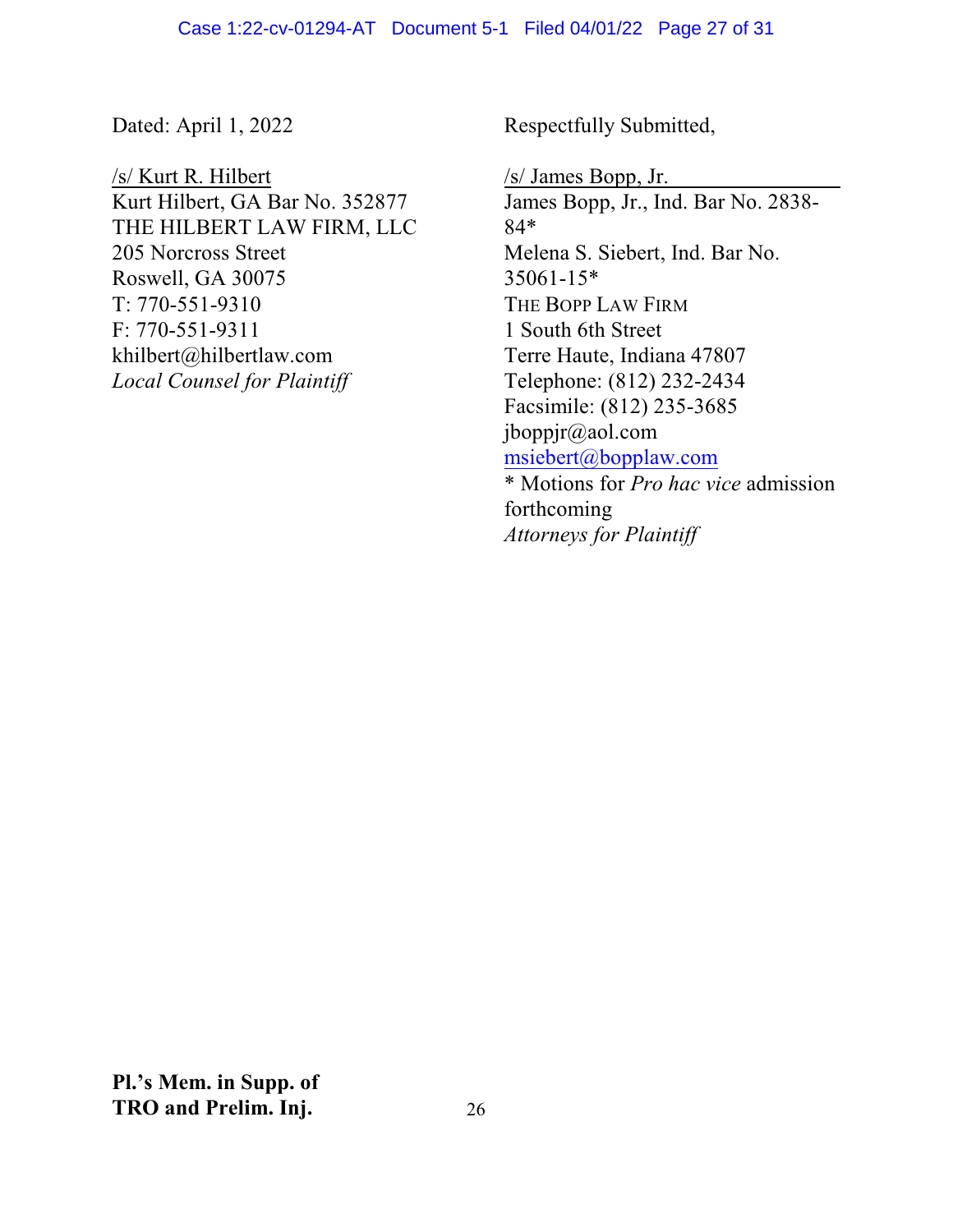# **Certificate of Compliance**

The undersigned counsel certifies that the foregoing has been prepared in Times New Roman (14 point) font, as required by the Court in Local Rule 5.1(B).

Respectfully submitted on April 1, 2022.

/s/ Kurt R. Hilbert Attorney for Plaintiff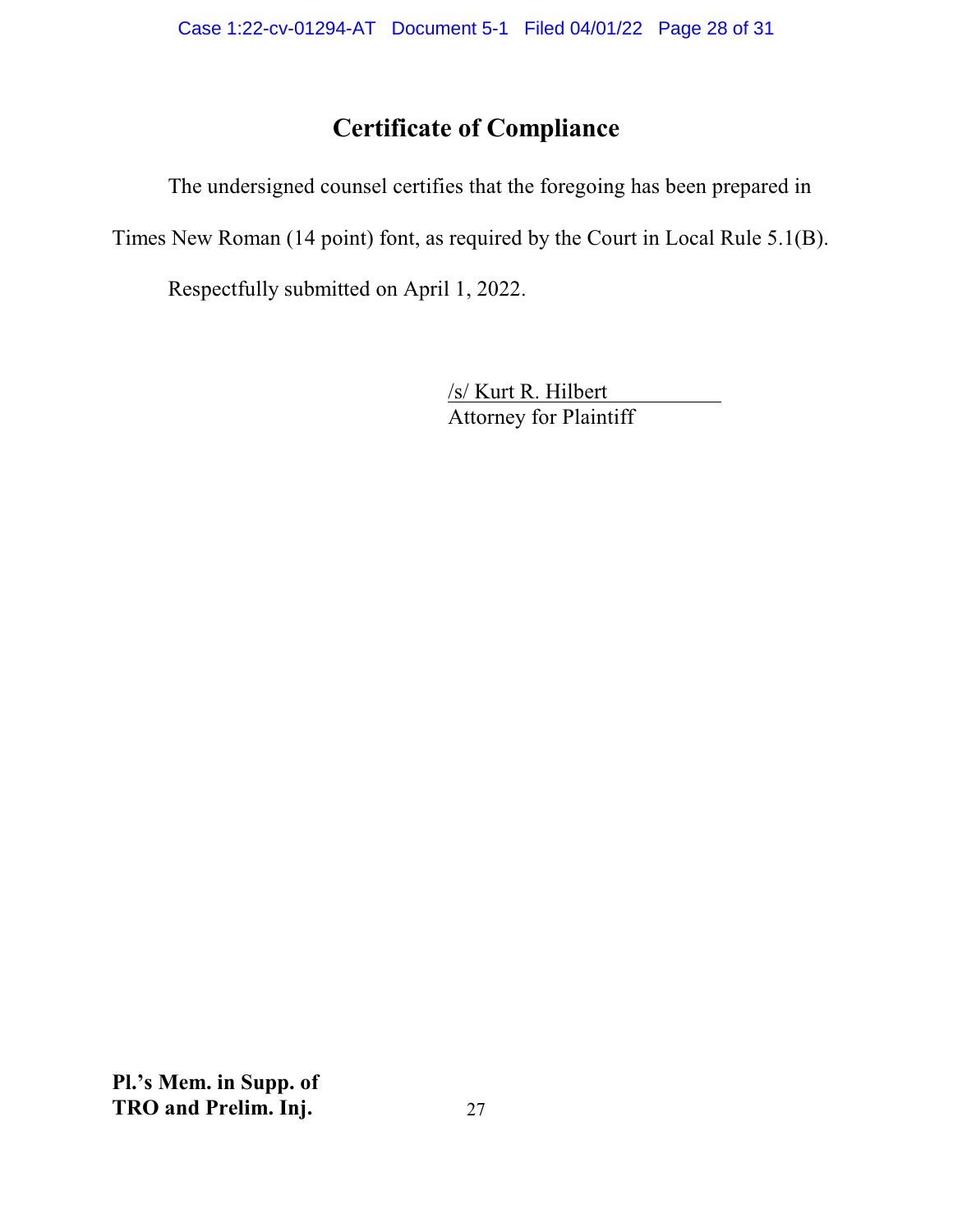# **Certificate of Service**

I hereby certify that on April 1, 2022, a copy of the foregoing document was

served upon the following persons by email, and Defendants were served

according the Federal Rules of Civil Procedure:

Hon. Brad Raffensperger Secretary of State 214 State Capitol Atlanta, Georgia 30334

General Counsel for Georgia Secretary of State:

Ryan Germany, Esq. [rgermany@sos.ga.gov](mailto:rgermany@sos.ga.gov) [soscontact@sos.ga.gov](mailto:soscontact@sos.ga.gov)

Attorney General Chris Carr Georgia Office of the Attorney General 40 Capitol Square SW Atlanta, GA 30334, United States [ccarr@law.ga.gov](mailto:ccarr@law.ga.gov)

ALJ judicial assistant:

Mr. Devin Hamilton Hon. Charles R. Beaudrot, Jr. 225 Peachtree Street, NE Suite 400, South Tower Atlanta, Georgia 30303 [devinh@osah.ga.gov](mailto:devinh@osah.ga.gov) [cbeaudrot@osah.ga.gov](mailto:cbeaudrot@osah.ga.gov)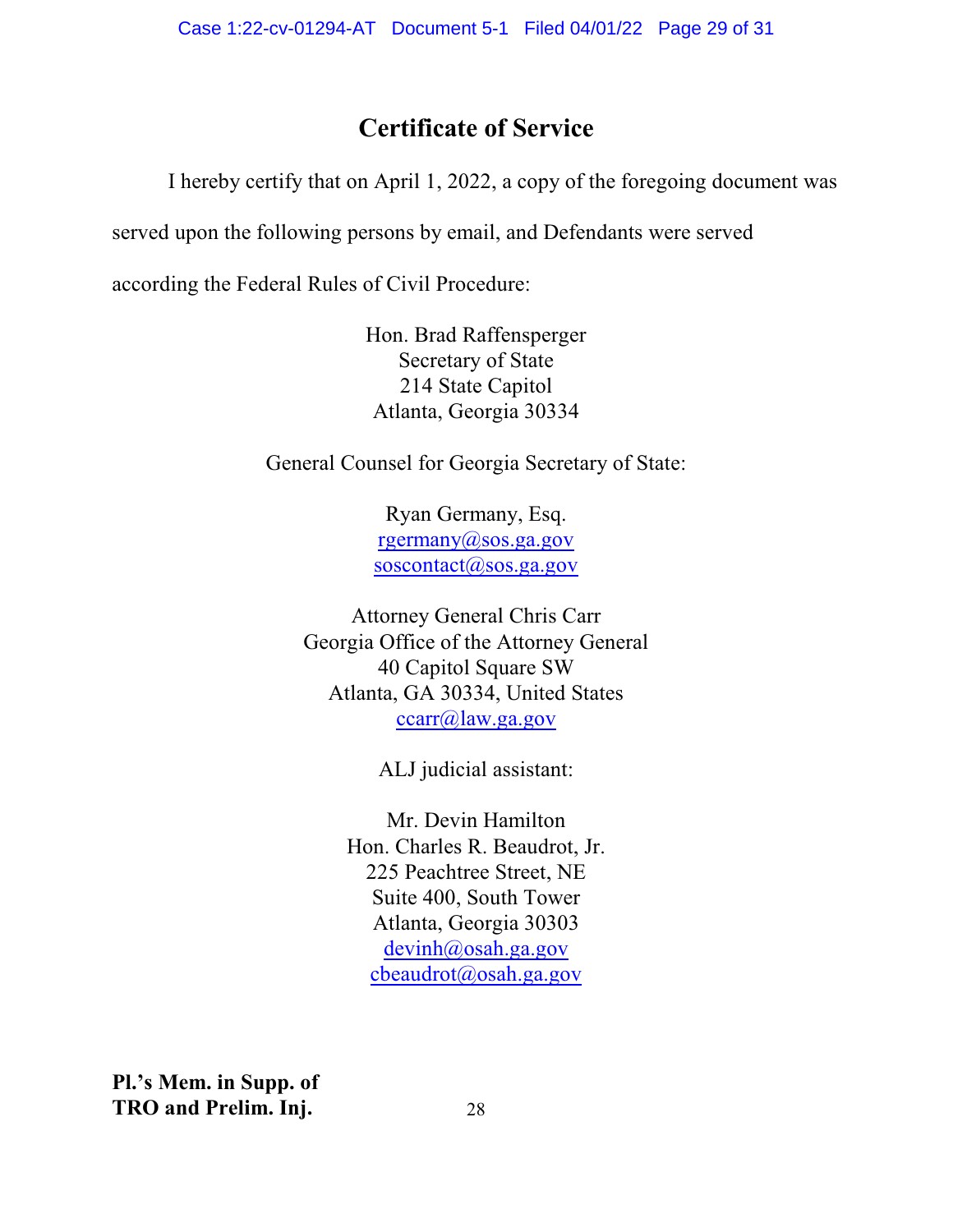OSAH-Office of State Administrative Hearings 225 Peachtree Street, NE Suite 400, South Tower Atlanta, Georgia 30303

Known Counsel in ALJ proceeding:

Ronald A. Fein John C. Bonifaz Ben Clements Courtney Hostetler Benjamin Horton 1320 Centre St #405 Newton, MA 02459 617-244-0234 [rfein@freespeechforpeople.org](mailto:rfein@freespeechforpeople.org)

> Jonathan S. Abady Andrew G. Celli Jr Sam Shapiro Andrew K. Jondahl 699 Fifth Avee 10th Fl New York, NY 10020 [jabady@ecbawn.ccom](mailto:jabady@ecbawn.ccom) [acelli@ecbawm.com](mailto:acelli@ecbawm.com)

Bryan L. Sells PO Box 5493 Atlanta, GA 31107 404-480-4212 [bryan@bryansellslaw.com](mailto:bryan@bryansellslaw.com)